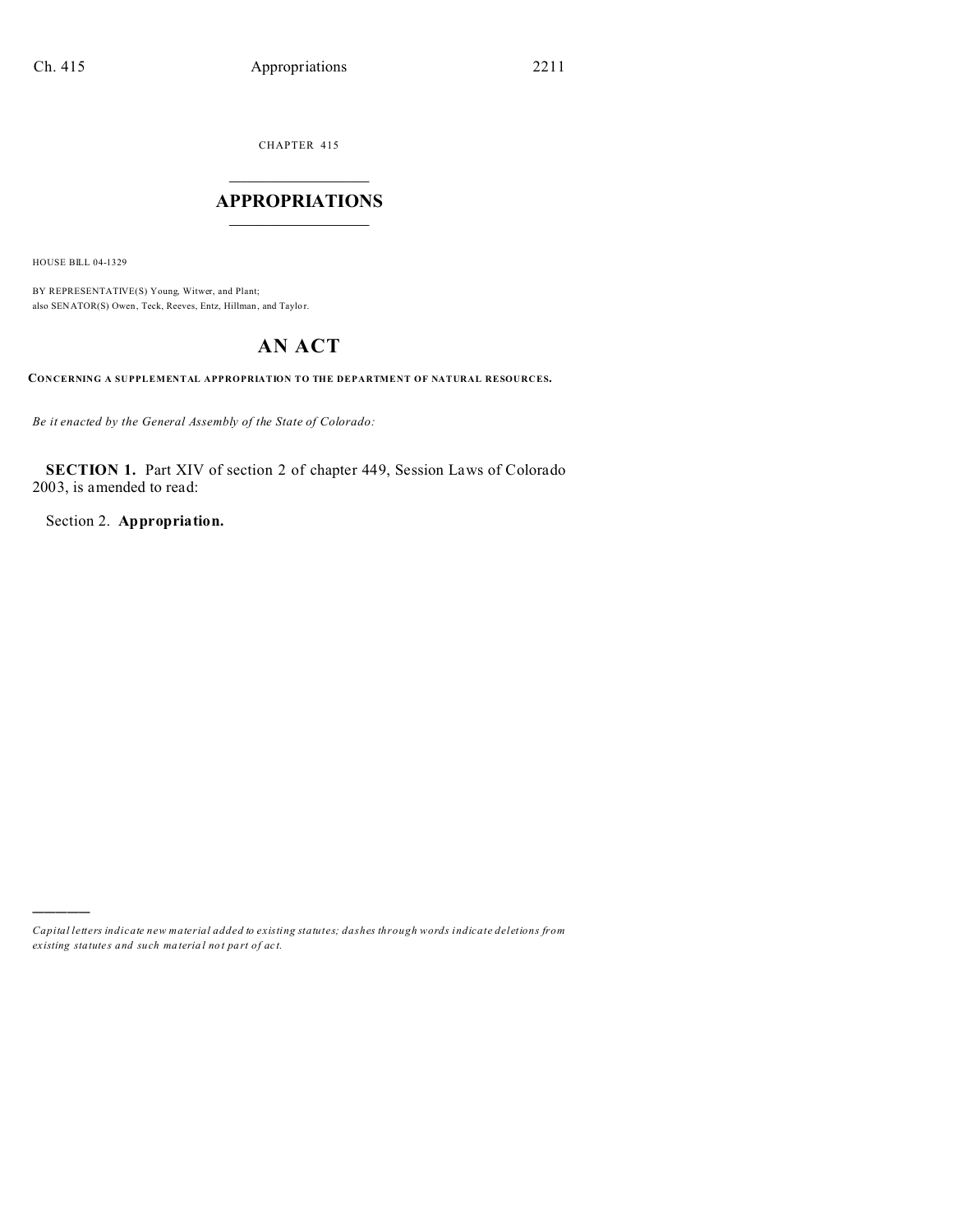| Ch. 415 | Appropriations | 2212 |
|---------|----------------|------|
|         |                |      |

|          |       | APPROPRIATION FROM |               |              |               |              |  |
|----------|-------|--------------------|---------------|--------------|---------------|--------------|--|
| ITEM &   | TOTAL | <b>GENERAL</b>     | GENERAL       | CASH         | CASH          | FEDERAL      |  |
| SUBTOTAL |       | <b>FUND</b>        | <b>FUND</b>   | <b>FUNDS</b> | <b>FUNDS</b>  | <b>FUNDS</b> |  |
|          |       |                    | <b>EXEMPT</b> |              | <b>EXEMPT</b> |              |  |
|          |       |                    |               |              |               |              |  |

**PART XIV**

**DEPARTMENT OF NATURAL RESOURCES**

## **(1) EXECUTIVE DIRECTOR'S OFFICE**

| Personal Services         | 3,064,334    |           | $844,619(T)^{a}$     | $2,219,715(T)^{a}$       |         |
|---------------------------|--------------|-----------|----------------------|--------------------------|---------|
|                           | $(43.6$ FTE) |           |                      |                          |         |
| Health, Life, and Dental  | 3,436,417    | 1,004,830 | 534,627 <sup>b</sup> | $1,644,024$ <sup>c</sup> | 252,936 |
| Short-term Disability     | 118,816      | 38,825    | $14,141^b$           | 55,876 <sup>c</sup>      | 9,974   |
| Salary Survey and Senior  |              |           |                      |                          |         |
| <b>Executive Service</b>  | 2,398,267    | 648,209   | $233,131^b$          | 1,353,682 <sup>c</sup>   | 163,245 |
| Shift Differential        | 6,892        | 6,892     |                      |                          |         |
| Workers' Compensation     | 1,297,055    | 235,125   | $87,171^{\rm b}$     | 955,763°                 | 18,996  |
| Operating Expenses        | 1,253,068    |           | 256,021              | $991,710$ °              | 5,337   |
|                           |              |           | $306,073^b$          | 941,658°                 |         |
| Legal Services for 36,321 |              |           |                      |                          |         |
| hours                     | 2,207,954    | 726,988   | $356,730^b$          | $1,038.917$ °            | 85,319  |
| Legal Services for        |              |           |                      |                          |         |
| 10-Year Abandonment       |              |           |                      |                          |         |
| Water Litigation $-1,210$ |              |           |                      |                          |         |
| hours                     | 73,556       | 73,556    |                      |                          |         |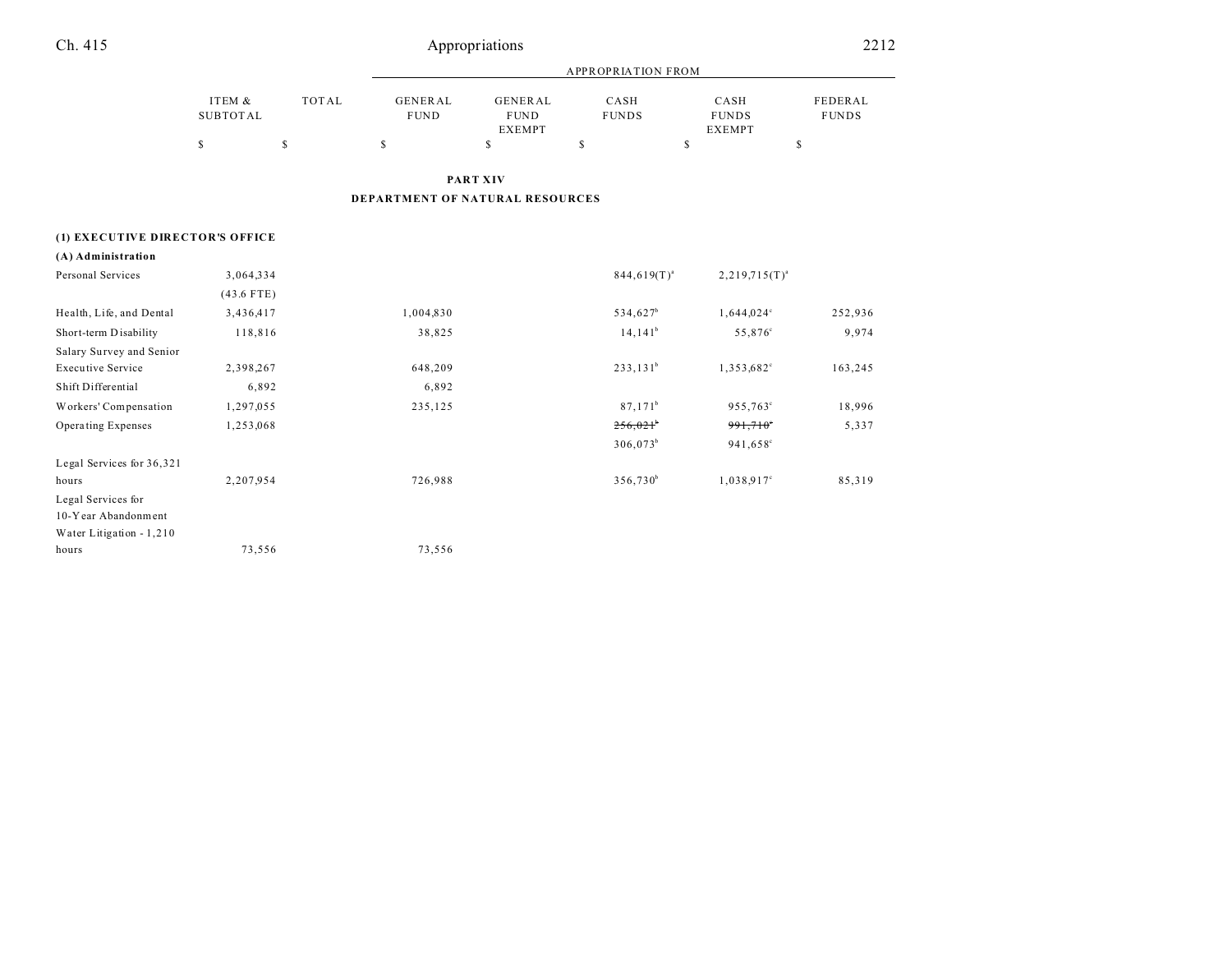#### Payment to Risk

| Management and          |            |         |                        |                          |        |
|-------------------------|------------|---------|------------------------|--------------------------|--------|
| Property Funds          | 632,123    | 177,856 | 43,301                 | 402,811                  | 8,155  |
|                         | 586,120    | 164,913 | $40, 151^b$            | 373,495°                 | 7,561  |
| Vehicle Lease Payments  | 2,918,088  | 936,354 | 110,897                | $1,816,278$ <sup>e</sup> | 54,559 |
|                         | 2,852,488  | 891,383 | $105,983^b$            | $1,814,813^{\circ}$      | 40,309 |
| Leased Space            | 758,729    | 406,306 | $188,878$ <sup>*</sup> | $107,415^{\circ}$        | 56,130 |
|                         | 729,244    |         | $186,725^b$            |                          | 28,798 |
| Capitol Complex Leased  |            |         |                        |                          |        |
| Space                   | 661,078    | 254,217 | 234,703                | 97,802                   | 74,356 |
|                         | 676,655    | 255,842 | $236,445^b$            | $98,323^{\circ}$         | 86,045 |
| Communications Services |            |         |                        |                          |        |
| Payments                | 472,995    | 161,985 |                        | 311,010                  |        |
|                         | 451,500    | 154,634 |                        | 296,866 <sup>c</sup>     |        |
|                         | 19,299,372 |         |                        |                          |        |
|                         | 19,152,366 |         |                        |                          |        |

<sup>a</sup> These amounts shall be from statewide and departmental indirect cost recoveries.

 $\text{b}$  Of these amounts,  $\text{S1}, \text{214}, \text{922 }$  \$1,256,499 shall be from various sources of cash funds and \$844,678(T) shall be from statewide and departmental indirect cost

recoveries.

c These amounts shall be from various sou rces of cash funds exempt.

#### **(B) Information Technology Services**

| Personal Services         | 1.474.702 | $1,474,702(T)^{a}$ |
|---------------------------|-----------|--------------------|
|                           |           | $(14.0$ FTE)       |
| <b>Operating Expenses</b> | 19.575    | $19,575(T)^{a}$    |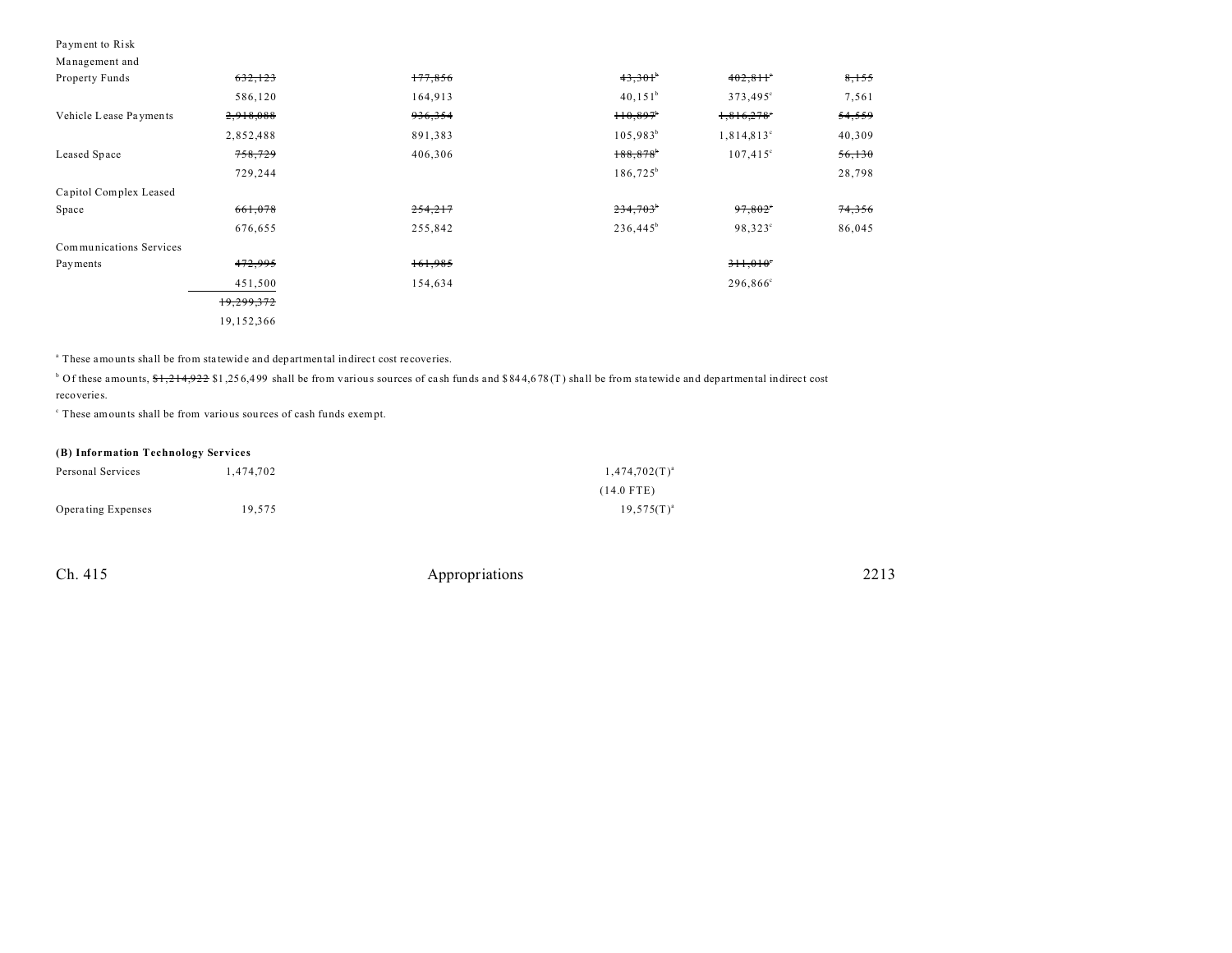|                               |                           |       |                        |                                         | <b>APPROPRIATION FROM</b> |                                       |                         |
|-------------------------------|---------------------------|-------|------------------------|-----------------------------------------|---------------------------|---------------------------------------|-------------------------|
|                               | ITEM &<br><b>SUBTOTAL</b> | TOTAL | GENERAL<br><b>FUND</b> | GENERAL<br><b>FUND</b><br><b>EXEMPT</b> | CASH<br><b>FUNDS</b>      | CASH<br><b>FUNDS</b><br><b>EXEMPT</b> | FEDERAL<br><b>FUNDS</b> |
|                               | $\mathbb{S}$              | \$    | $\mathbb{S}$           | \$                                      | S                         | \$                                    | \$                      |
| Purchase of Services from     |                           |       |                        |                                         |                           |                                       |                         |
| Computer Center               | 389,358                   |       | 17,045                 |                                         | 372,313                   |                                       |                         |
|                               | 209,469                   |       | 8,093                  |                                         | 201,376 <sup>b</sup>      |                                       |                         |
| Pueblo Data Entry Center      |                           |       |                        |                                         |                           |                                       |                         |
| Payments                      | 276,420                   |       |                        |                                         | 276,420                   |                                       |                         |
|                               | 148,182                   |       |                        |                                         | $148, 182^b$              |                                       |                         |
| Multiuse Network              |                           |       |                        |                                         |                           |                                       |                         |
| Payments                      | 564,684                   |       | 195,804                |                                         | 366,664                   |                                       | 2,216                   |
|                               | 851,223                   |       | 295,162                |                                         | 552,721 <sup>b</sup>      |                                       | 3,340                   |
| <b>Information Technology</b> |                           |       |                        |                                         |                           |                                       |                         |
| Asset Maintenance             | 282,477                   |       | 105,354                |                                         | $132, 175^b$              | $32,712^{\circ}$                      | 12,236                  |
| TECHNOLOGY INITIATIVE         |                           |       |                        |                                         |                           |                                       |                         |
| (YEAR 3 OF 3)                 | 165,445                   |       |                        |                                         |                           | $165,445$ <sup>d</sup>                |                         |
|                               | 3,007,216                 |       |                        |                                         |                           |                                       |                         |
|                               | 3,151,073                 |       |                        |                                         |                           |                                       |                         |

<sup>a</sup> These amounts shall be from statewide and departmental indirect cost recoveries.

 $\overline{b}$  These amounts shall be from various sources of cash funds and \$208,183 (T) shall be from statewide and departmental indirect cost recoveries.

c This amount shall be from various sources of ca sh funds exempt.

d THIS AMOUNT SHALL BE FROM THE COLORADO WATER CONSERVATION BOARD CONSTRUCTION FUND ESTABLISHED PURSUANT TO SECTION 37-60-121 (1) (a), C.R.S.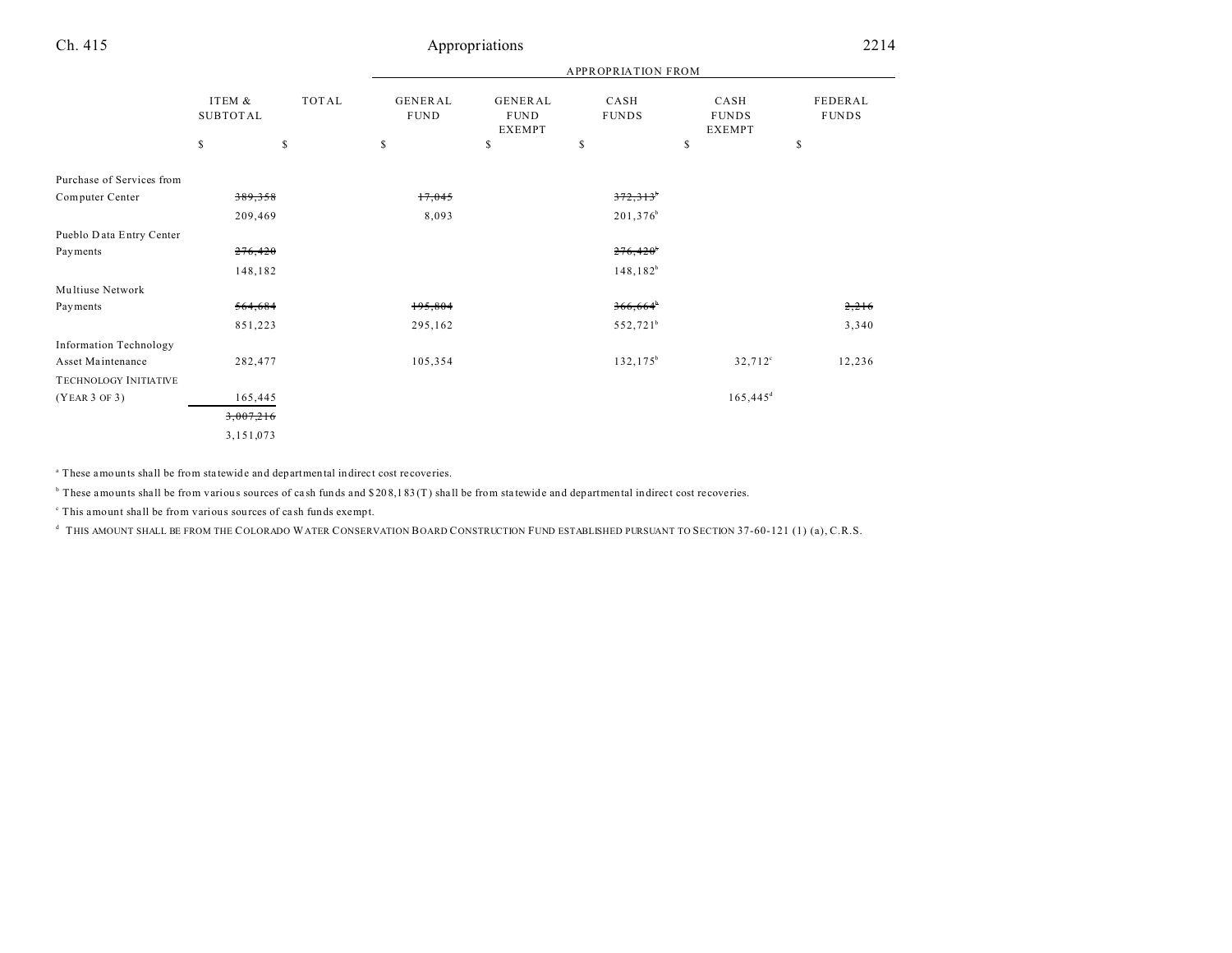| (C) EPA Wetlands                |              |            |                       |               |
|---------------------------------|--------------|------------|-----------------------|---------------|
| Grant                           | 475,000      |            |                       | 475,000       |
|                                 |              |            |                       |               |
|                                 |              | 22,781,588 |                       |               |
|                                 |              | 22,778,439 |                       |               |
|                                 |              |            |                       |               |
| (2) MINERALS AND GEOLOGY        |              |            |                       |               |
| (A) Coal Land Reclamation       |              |            |                       |               |
| Program Expenses                | 1,944,747    |            | $408,397(H)^{a}$      | $1,536,350^b$ |
|                                 | $(23.0$ FTE) |            |                       |               |
| <b>Indirect Cost Assessment</b> | 101,351      |            | $30,657$ <sup>a</sup> | $70,694^b$    |
|                                 | 2,046,098    |            |                       |               |
|                                 |              |            |                       |               |

a These amounts shall be from the Operational Account of the Severance Tax Trust Fund established pursuant to Section 39-29-109 (1) (a) (II), C.R.S.

<sup>b</sup> These amounts shall be from the Office of Surface Mining, and is shown for informational purposes only.

1,070,597

| (B) Inactive Mines                   |              |
|--------------------------------------|--------------|
| Program Costs                        | 777,332      |
|                                      | $(13.6$ FTE) |
| Mine Site Reclamation <sup>142</sup> | 125,000      |
| Abandoned Mine Safety                | 111,665      |
|                                      | $(0.2$ FTE)  |
| <b>Indirect Cost Assessment</b>      | 56,600       |

| $236,665^{\circ}$ | 833,932 |
|-------------------|---------|
|                   |         |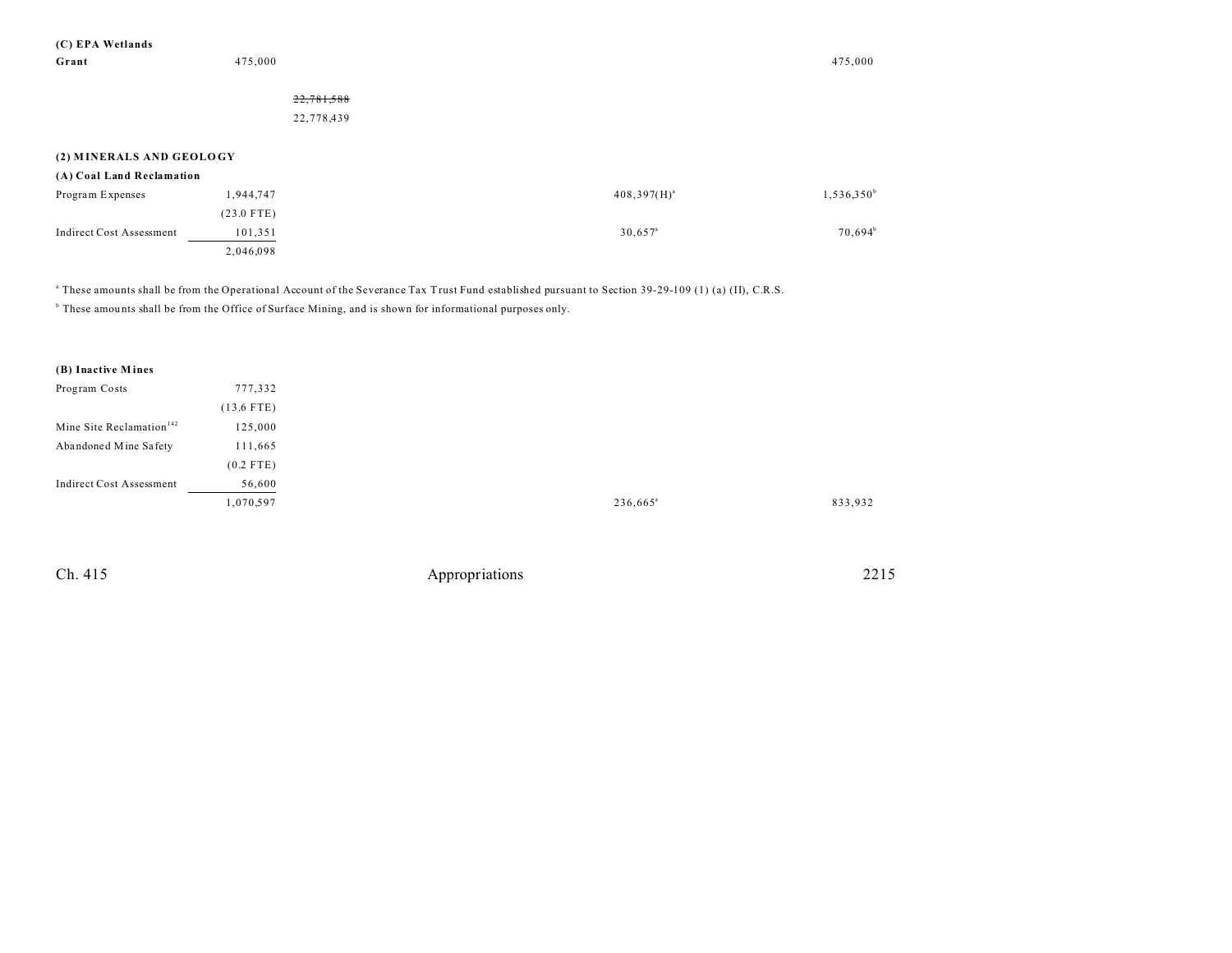|--|--|--|

|                    |       |                        |                        | APPROPRIATION FROM   |                      |                         |
|--------------------|-------|------------------------|------------------------|----------------------|----------------------|-------------------------|
| ITEM &<br>SUBTOTAL | TOTAL | GENERAL<br><b>FUND</b> | GENERAL<br><b>FUND</b> | CASH<br><b>FUNDS</b> | CASH<br><b>FUNDS</b> | FEDERAL<br><b>FUNDS</b> |
|                    |       |                        | <b>EXEMPT</b>          |                      | <b>EXEMPT</b>        |                         |
|                    |       |                        |                        |                      |                      |                         |

a This amount shall be from the Operational Account of the Severance Tax Trust Fund established pursuant to Section 39-29-109 (1) (a) (II), C.R.S.

| (C) Minerals                    |              |
|---------------------------------|--------------|
| Personal Services               | 1,753,355    |
|                                 | $(22.9$ FTE) |
| Operating Expenses              | 122,614      |
| <b>Indirect Cost Assessment</b> | 96,283       |
|                                 | 1,972,252    |

<sup>a</sup> Of this amount, \$950,000 shall be from the Mined Land Reclamation Fund established pursuant to Section 34-32-127 (1) (a), C.R.S. and \$928,454 shall be from the Operational Account of the Severance Tax Trust Fund established pursuant to Section 39-29-109 (1) (a) (II), C.R.S.

<sup>b</sup> This amount shall be from reserves in the Mined Land Reclamation Fund established pursuant to Section 34-32-127 (1) (a), C.R.S.

| (D) Mines Program               |             |                    |             |
|---------------------------------|-------------|--------------------|-------------|
| Colorado and Federal            |             |                    |             |
| Mine Safety Program             | 461,610     | $273, 135^{\circ}$ | 188,475     |
|                                 |             | $(1.7$ FTE)        | $(3.3$ FTE) |
| <b>Blaster Certification</b>    |             | (H)                |             |
| Program                         | 101,561     | $21,327^b$         | 80,234      |
|                                 | $(1.0$ FTE) |                    |             |
| <b>Indirect Cost Assessment</b> | 20,630      | $7,094^b$          | 13,536      |
|                                 | 583,801     |                    |             |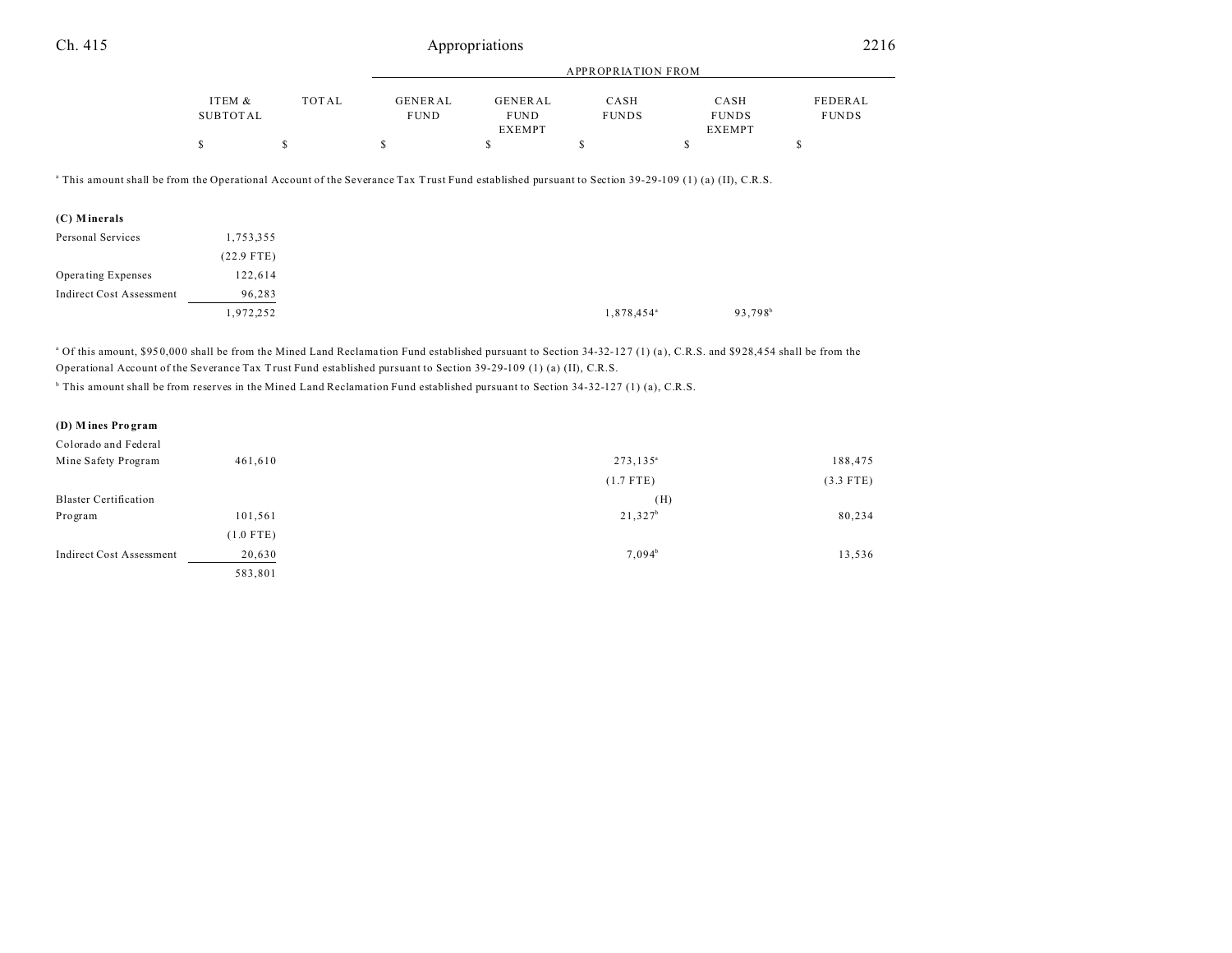<sup>a</sup> Of this amount, \$267,135 shall be from the Operational Account of the Severance Tax Trust Fund established pursuant to Section 39-29-109 (1) (a) (II), C.R.S., and \$6 ,00 0 shall be from fees.

b These amounts shall be from the Operational Account of the Severance Tax Trust Fund established pursuant to Section 39-29-109 (1) (a) (II), C.R.S.

#### **(E) Sev eranc e Tax Proje cts**

| Shrub Establishment |        |            |
|---------------------|--------|------------|
| Research            | 20,000 | $20.000^a$ |

a This amount shall be from the Operational Account of the Severance Tax Trust Fund established pursuant to Section 39-29-109 (1) (a) (II), C.R.S.

|                                 |           | 5,692,748 |                     |                           |             |
|---------------------------------|-----------|-----------|---------------------|---------------------------|-------------|
|                                 |           |           |                     |                           |             |
| (3) GEOLOGICAL SURVEY           |           |           |                     |                           |             |
| <b>Environmental Geology</b>    |           |           |                     |                           |             |
| and Geological Hazards          |           |           |                     |                           |             |
| Program                         | 2,528,513 |           | $1,174,648^{\circ}$ | $760,475(T)$ <sup>b</sup> | 593,390     |
|                                 |           |           | $(9.7$ FTE)         | $(6.0$ FTE)               | $(2.5$ FTE) |
| Mineral Resources and           |           |           |                     |                           |             |
| Mapping                         | 1,479,403 |           | 959,269°            |                           | 520,134     |
|                                 |           |           | $(7.7$ FTE)         |                           | $(3.8$ FTE) |
| Colorado Avalanche              |           |           |                     |                           |             |
| Information Center              | 552,920   |           | $126,948^d$         | $401,917^{\circ}$         | 24,055      |
|                                 |           |           | $(0.5$ FTE)         | $(6.5$ FTE)               | $(0.3$ FTE) |
| <b>Indirect Cost Assessment</b> | 28,900    |           |                     |                           | 28,900      |
|                                 |           | 4,589,736 |                     |                           |             |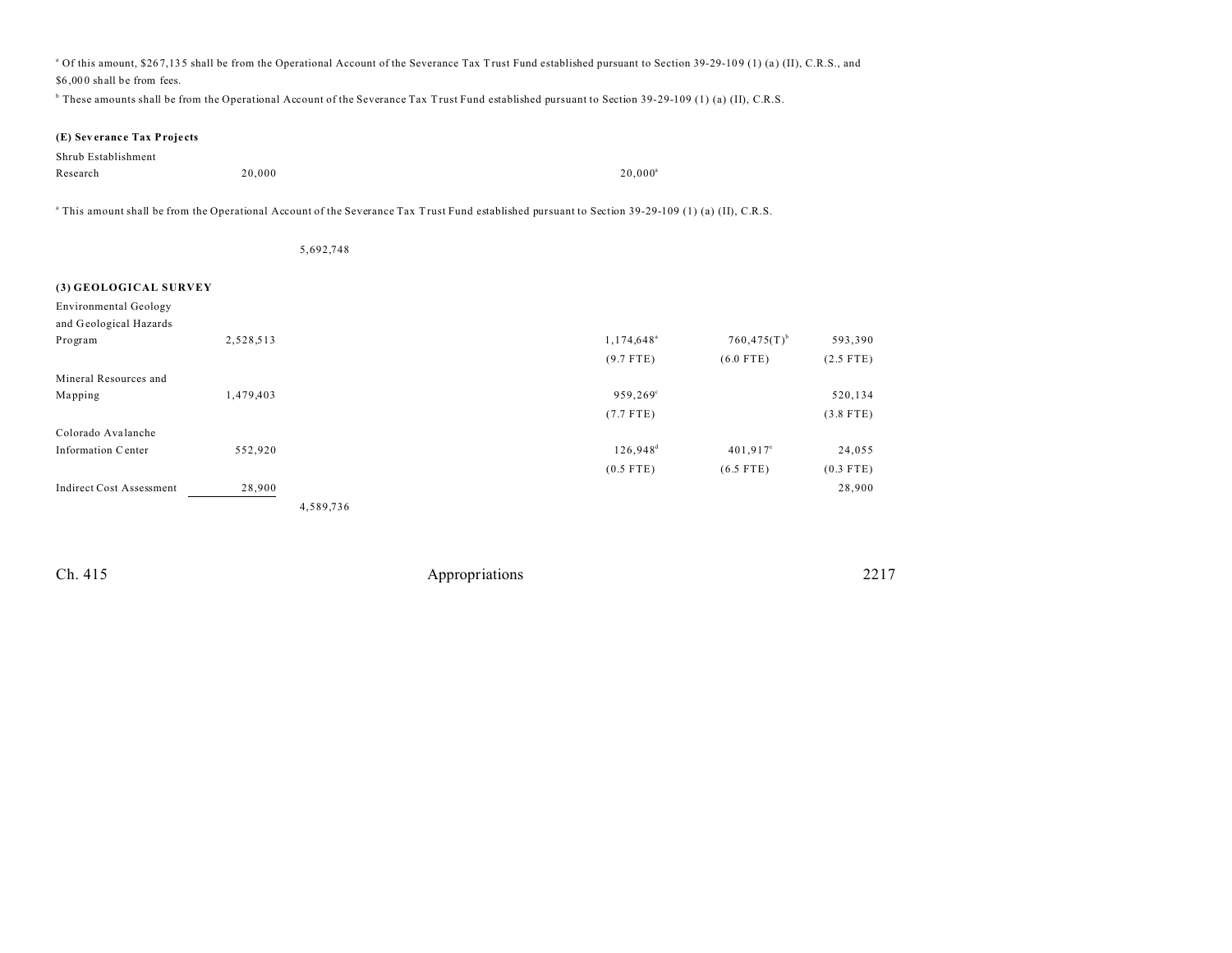|          |       |             |                | $\ldots$     |               |              |
|----------|-------|-------------|----------------|--------------|---------------|--------------|
|          |       |             |                |              |               |              |
| ITEM &   | TOTAL | GENERAL     | <b>GENERAL</b> | CASH         | CASH          | FEDERAL      |
| SUBTOTAL |       | <b>FUND</b> | <b>FUND</b>    | <b>FUNDS</b> | <b>FUNDS</b>  | <b>FUNDS</b> |
|          |       |             | <b>EXEMPT</b>  |              | <b>EXEMPT</b> |              |
|          |       |             |                |              |               |              |
|          |       |             |                |              |               |              |

APPROPRIATION FROM

<sup>a</sup> Of this amount, \$83 2,995 shall be from the Operational Account of the Severance Tax Trust Fund established pursuant to Section 39-29-109 (1) (a) (II), C.R.S., and \$341,653 shall be from fees for geological services.

<sup>b</sup> This amount shall be from the Department of Transportation, other state agencies, and federal indirect cost recoveries.

<sup>c</sup> Of this amount, \$924,705 shall be from the Operational Account of the Severance Tax Trust Fund established pursuant to Section 39-29-109 (1) (a) (II), C.R.S., and \$34,564 shall be from local governments.

d Of this amount, \$123,698 shall be from the Operational Account of the Severance Tax Trust Fund established pursuant to Section 39-29-109 (1) (a) (II), C.R.S.,

\$2,000 shall be from the Snowmobile Recreation Fund established pursuant to Section 33-14-106, C.R.S., and \$1,250 shall be from the sale of avalanche products.

<sup>e</sup> Of this amount, \$296,000(T) shall be from the Department of Transportation and \$105,917 shall be from grants and donations.

#### **(4) OIL AND GAS CONSERVATION COMMISSION**

| Personal Services                   | 2,032,777    | $2,020,137$ <sup>a</sup> | $12,640^b$  |  |
|-------------------------------------|--------------|--------------------------|-------------|--|
|                                     | $(28.0$ FTE) |                          |             |  |
| Operating Expenses                  | 299,646      | 299,646°                 |             |  |
| <b>Indirect Cost Assessment</b>     | 192,288      | $169,388^d$              | 22,900      |  |
| Underground Injection               |              |                          |             |  |
| Program                             | 76,233       |                          | 76,233      |  |
|                                     |              |                          | $(2.0$ FTE) |  |
| Accelerated Drilling <sup>143</sup> | 289,282      | 289,282 <sup>e</sup>     |             |  |
|                                     |              |                          |             |  |
|                                     | $(4.0$ FTE)  |                          |             |  |
| Plugging and Reclaiming             |              |                          |             |  |
| Abandoned Wells                     | 220,000      | 220,000                  |             |  |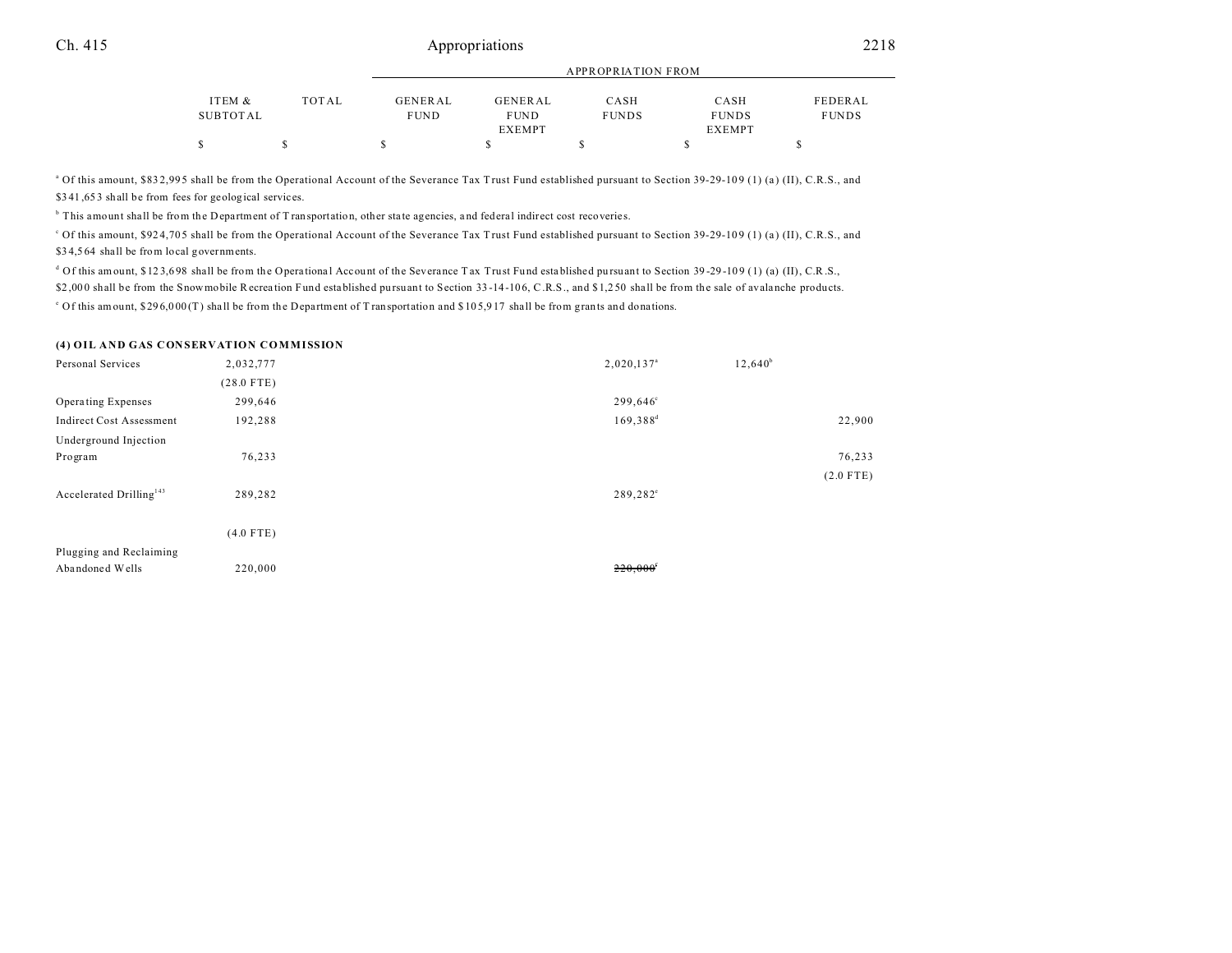220,000<sup>g</sup>

| Environmental Assistance |  |
|--------------------------|--|
|--------------------------|--|

Projects and the set of  $180,000$  and the set of  $180,000$  for  $180,000$  for  $180,000$  for  $180,000$  for  $180,000$  for  $180,000$  for  $180,000$  for  $180,000$  for  $180,000$  for  $180,000$  for  $180,000$  for  $180,000$  for  $180,$ 

180,000<sup>g</sup>

3,290,226

<sup>a</sup> Of this amount, \$1,001,943 shall be from the Oil and Gas Conservation Fund and \$1,018,194 shall be from the Operational Account of the Severance Tax Trust Fund established pursuant to Section 39-29-109 (1) (a) (II), C.R.S.

<sup>b</sup> This amount shall be from federal indirect cost recoveries.

<sup>c</sup> Of this amount, \$240,708 shall be from the Operational Account of the Severance Tax Trust Fund established pursuant to Section 39-29-109 (1) (a) (II), C.R.S., and

\$58 ,938 shall be from the Oil and Gas Conservation Fund.

d This amou nt shall be from the Oil and Gas Conservation Fund.

e Of this amount, \$14 3,46 5 shall be from the Oil and Gas Conservation Fund and \$ 145 ,817 shall be from the Operational Account of the Severance Tax Trust Fund established pursuant to Section 39-29-109 (1) (a) (II), C.R.S.

f These amounts shall be from the Operational Account of the Severance Tax Trust Fund established pursuant to Section 39-29-109 (1) (a) (II), C.R.S.

g THESE AMOUNTS SHALL BE FROM THE OIL AND GAS ENVIRONMENTAL RESPONSE FUND ESTABLISHED PURSUANT TO SECTION 34 -60 -12 4 (1), C.R.S.

#### **(5) STATE BOARD OF LAND COMM ISSIONERS<sup>144</sup>**

| Personal Services         | 2,141,330    |  |
|---------------------------|--------------|--|
|                           | $(33.0$ FTE) |  |
| <b>Operating Expenses</b> | 233,422      |  |
| State Trust Land          |              |  |
| Evaluations and Trust     |              |  |
| Asset Management and      |              |  |
| Analysis                  | 567,509      |  |
| Lowry Range Project       | 199.395      |  |
|                           | $(1.0$ FTE)  |  |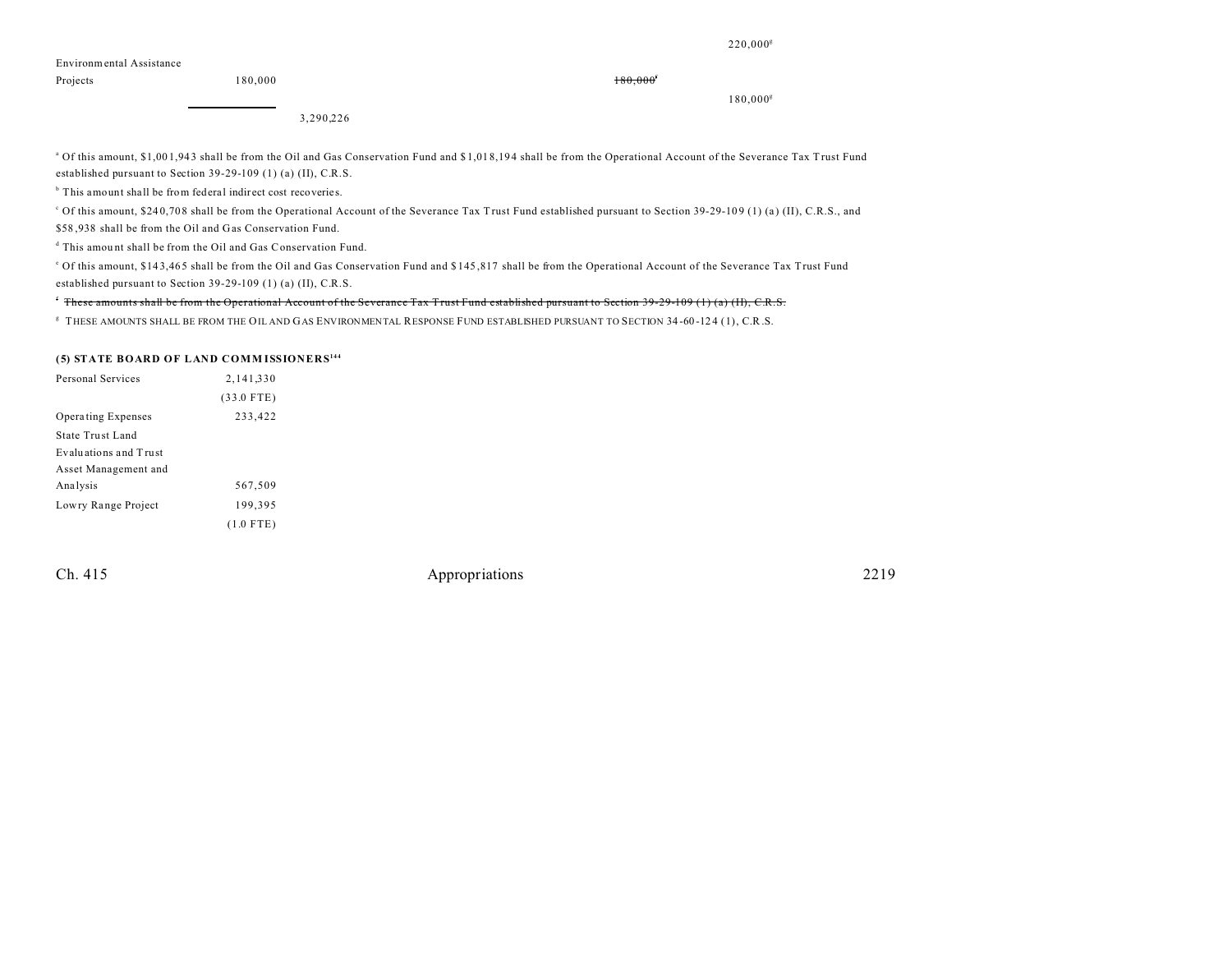| Ch. 415                                 | Appropriations     |              |                               |                                                |                           |                                       | 2220                    |  |
|-----------------------------------------|--------------------|--------------|-------------------------------|------------------------------------------------|---------------------------|---------------------------------------|-------------------------|--|
|                                         |                    |              |                               |                                                | <b>APPROPRIATION FROM</b> |                                       |                         |  |
|                                         | ITEM &<br>SUBTOTAL | <b>TOTAL</b> | <b>GENERAL</b><br><b>FUND</b> | <b>GENERAL</b><br><b>FUND</b><br><b>EXEMPT</b> | CASH<br><b>FUNDS</b>      | CASH<br><b>FUNDS</b><br><b>EXEMPT</b> | FEDERAL<br><b>FUNDS</b> |  |
|                                         | S                  | \$           | S                             | \$                                             | S                         | \$                                    | \$                      |  |
| Stewardship Trust<br>Administration and |                    |              |                               |                                                |                           |                                       |                         |  |
| <b>Baseline Inventory</b>               | 104,000            |              |                               |                                                |                           |                                       |                         |  |
| <b>Indirect Cost Assessment</b>         | 129,857            |              |                               |                                                |                           |                                       |                         |  |
|                                         |                    | 3,375,513    |                               |                                                | $40,000^{\circ}$          | $3,335,513^b$                         |                         |  |

a This amount shall be from the Land Board Trust Administration Fund established pursuant to Section 36-1-145 (2) (a), C.R.S., and is derived from lease rental revenue, timber sa les, inter est income, a nd fees.

<sup>b</sup> This amount shall be from the Land Board Trust Administration Fund established pursuant to Section 36-1-145 (2) (a), C.R.S., and is derived from mineral royalties and bonus income.

### **(6) PARKS AND OUTDOOR RECREATION145, 146**

#### **(A) Established State Parks**

| Program Costs            | 16,304,200  |           |                         |                          |          |
|--------------------------|-------------|-----------|-------------------------|--------------------------|----------|
|                          | (225.1 FTE) |           |                         |                          |          |
| Seasonal Work Program    | 3,991,058   |           |                         |                          |          |
| Impact Assistance Grants | 19,870      |           |                         |                          |          |
|                          | 20,315,128  | 3,029,937 | 15,206,223              | $1,659,068$ <sup>b</sup> | 419,900° |
|                          |             |           | 15,237,498 <sup>a</sup> | 1,627,793 <sup>b</sup>   |          |

<sup>a</sup> Of this amount, \$15,193,728 shall be from the Parks and Outdoor Recreation Cash Fund established pursuant to Section 33-10-111 (1), C.R.S., \$7,437 shall be from the Off-highway Vehicle Recreation Fund established pursuant to Section 33-14.5-106 (1), C.R.S., and \$5,058 \$36,333 shall be from the Snowmobile Recreation Fund established pursuant to Section 33-14-106, C.R.S.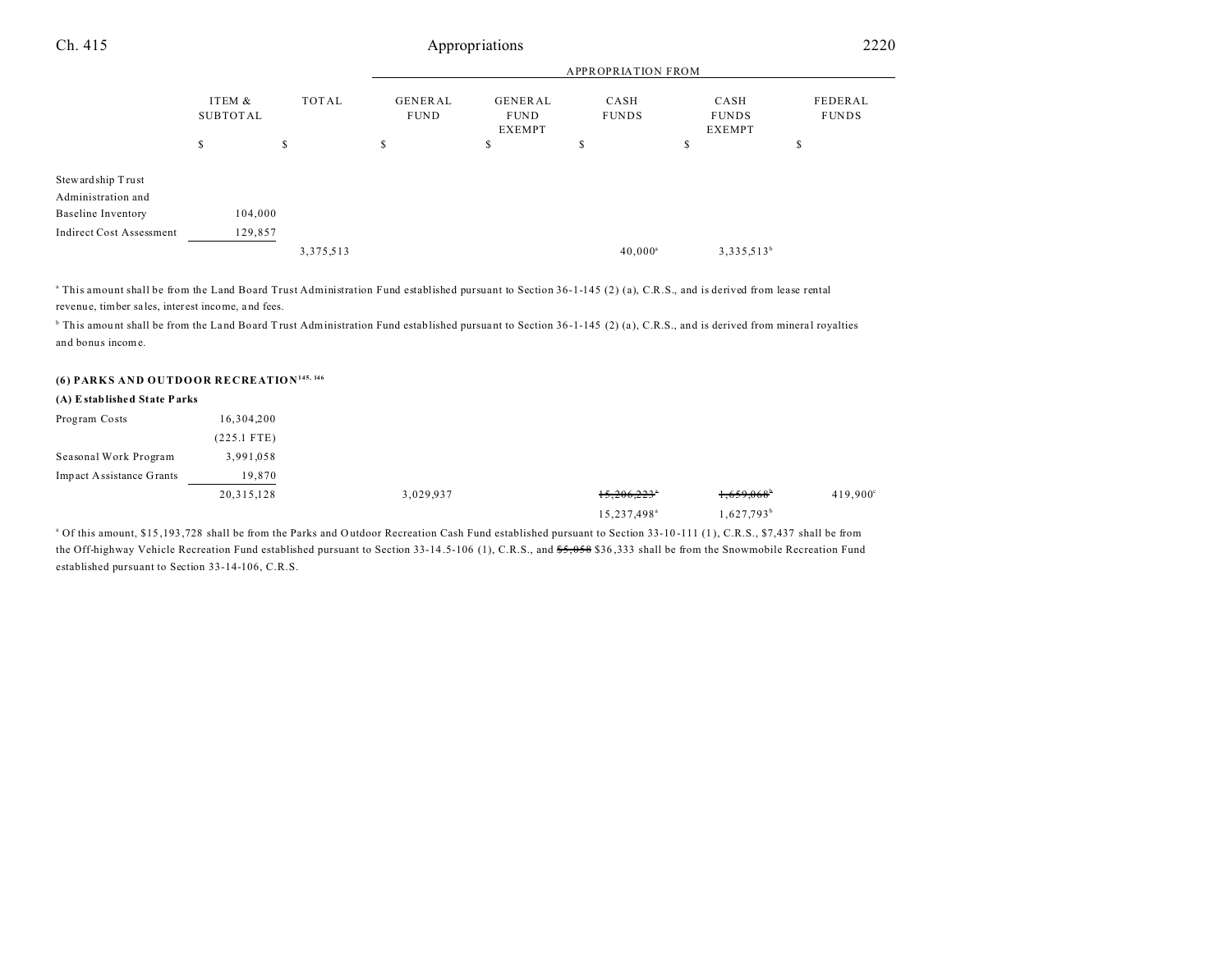<sup>b</sup> Of this amount, \$808,008 shall be from the Great Outdoors Colorado Board, shown for informational purposes only, and from associated indirect cost recoveries, \$505,806 shall be from Lottery proceeds (including reserves from prior years) and is shown for informational purposes only, \$300,254 shall be from various sources of cash funds exempt, and  $*45,000$  \$13,725 shall be from reserves in the Snowmobile Recreation Fund established pursuant to Section 33-14-106, C.R.S. c This amount is anticipated to be received from the United States Bureau of Reclamation through a cost-sharing agreement for the net operating deficit of Paonia, Vega, Rifle Gap, Crawford, and Navajo State parks, and is shown for informational purposes only.

#### **(B) New State Parks <sup>147</sup>**

| Program Costs         | 751,254      |         |                      |                      |
|-----------------------|--------------|---------|----------------------|----------------------|
|                       | $(11.5$ FTE) |         |                      |                      |
| Seasonal Work Program | 156,851      |         |                      |                      |
|                       | 908,105      | 200,429 | 368,676 <sup>a</sup> | 339,000 <sup>b</sup> |

a This amount shall be from the Parks and Outdoor Recreation Cash Fund established pursuant to Section 33-10-111, C.R.S.

b This amount shall be from the Great Outdoors Colora do Board, and is shown for informational purposes only, and from indirect cost recoveries.

#### **(C) Great O utdoo rs Colorado Board Grants <sup>148</sup>**

| Land and Water     |             |
|--------------------|-------------|
| Protection         | 550,000     |
|                    | $(2.0$ FTE) |
| Operations and     |             |
| Maintenance        | 596,000     |
|                    | $(2.5$ FTE) |
| Statewide Programs | 1,066,000   |
|                    | $(2.3$ FTE) |
|                    | 2,212,000   |

a This amou nt shall be from the Great Ou tdoors Colorado Board and is shown for informational purposes only.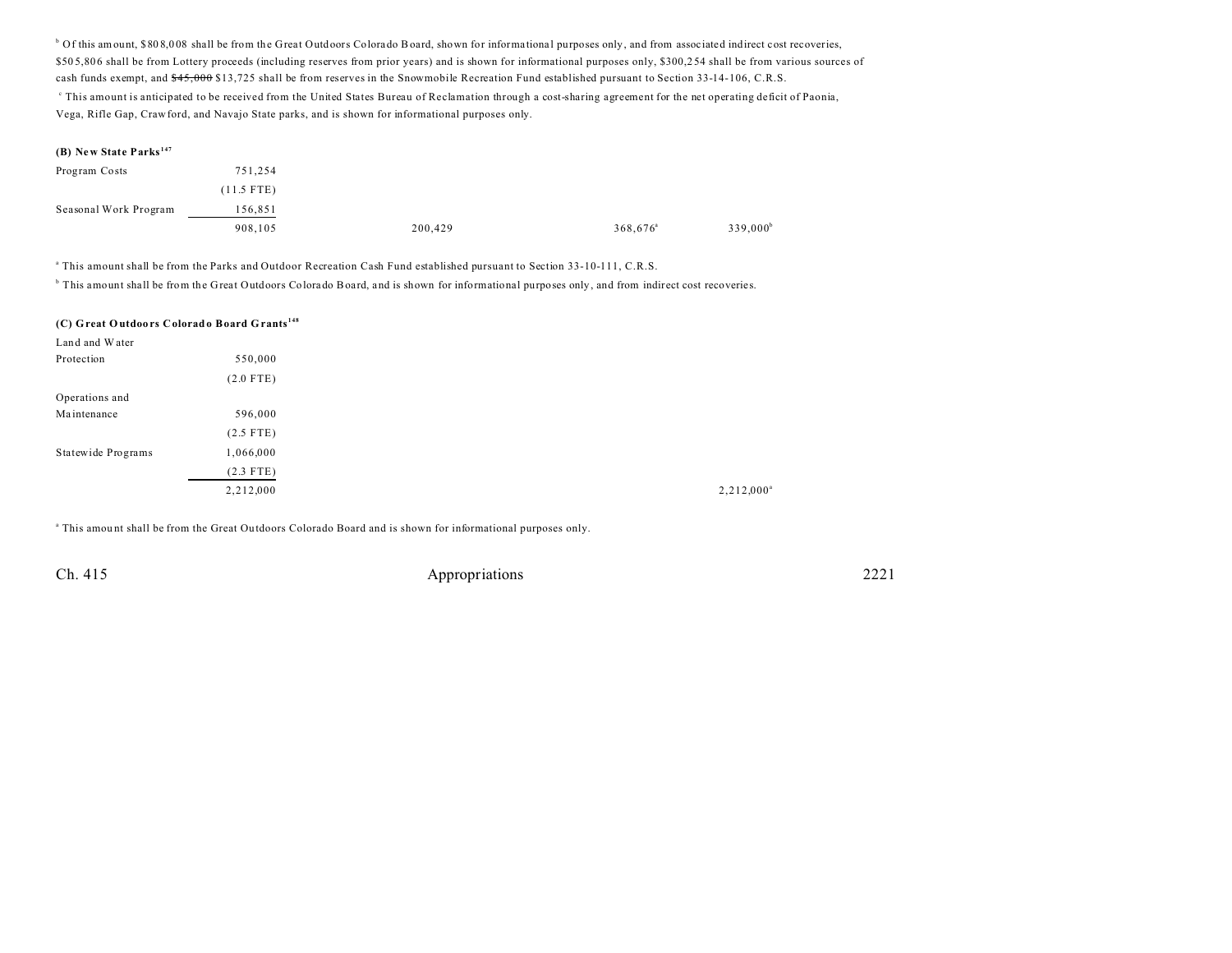| Ch. 415                         |                           |              |                               | Appropriations                          |                           |                                       | 2222                    |
|---------------------------------|---------------------------|--------------|-------------------------------|-----------------------------------------|---------------------------|---------------------------------------|-------------------------|
|                                 |                           |              |                               |                                         | <b>APPROPRIATION FROM</b> |                                       |                         |
|                                 | ITEM &<br><b>SUBTOTAL</b> | <b>TOTAL</b> | <b>GENERAL</b><br><b>FUND</b> | <b>GENERAL</b><br><b>FUND</b><br>EXEMPT | CASH<br><b>FUNDS</b>      | CASH<br><b>FUNDS</b><br><b>EXEMPT</b> | FEDERAL<br><b>FUNDS</b> |
|                                 | \$                        | $\mathbb{S}$ | $\mathbb S$                   | \$                                      | \$                        | \$                                    | \$                      |
| (D) Special Purpose             |                           |              |                               |                                         |                           |                                       |                         |
| Snowmobile Program              | 774,586                   |              |                               |                                         | 750,053 <sup>a</sup>      | $24,533^b$                            |                         |
| River Outfitters                |                           |              |                               |                                         |                           |                                       |                         |
| Regulation                      | 74,275                    |              |                               |                                         | $74,275^{\circ}$          |                                       |                         |
| Off-Highway Vehicle             |                           |              |                               |                                         |                           |                                       |                         |
| Program                         | 369,897                   |              |                               |                                         | $369,897$ <sup>d</sup>    |                                       |                         |
|                                 |                           |              |                               |                                         | $(3.0$ FTE)               |                                       |                         |
| Federal Grants                  | 540,211                   |              |                               |                                         |                           |                                       | $540,211^{\circ}$       |
| <b>Indirect Cost Assessment</b> | 1,159,279                 |              |                               |                                         | 1,091,475f                |                                       | 67,804                  |
|                                 | 2,918,248                 |              |                               |                                         |                           |                                       |                         |

a This amount shall be from the Snowmobile Recreation Fund established pursuant to Section 33-14-106, C.R.S.

<sup>b</sup> This amount shall be from reserves in the Snowmobile Recreation Fund established pursuant to Section 33-14-106, C.R.S.

c This amount shall be from the River Outfitters Cash Fund established pursuant to Section 33-32-111, C.R.S.

d This amount shall be from the Off-highway Vehicle Recreation Fund established pursuant to Section 33-14.5-106 (1), C.R.S.

This amount reflects funds anticipated to be received from the United States Coast Guard and is shown for informational purposes only.

f This amount shall be from the Parks and Outdoor Recreation Cash Fund established pursuant to Section 33-10-111 (1), C.R.S.

26,353,481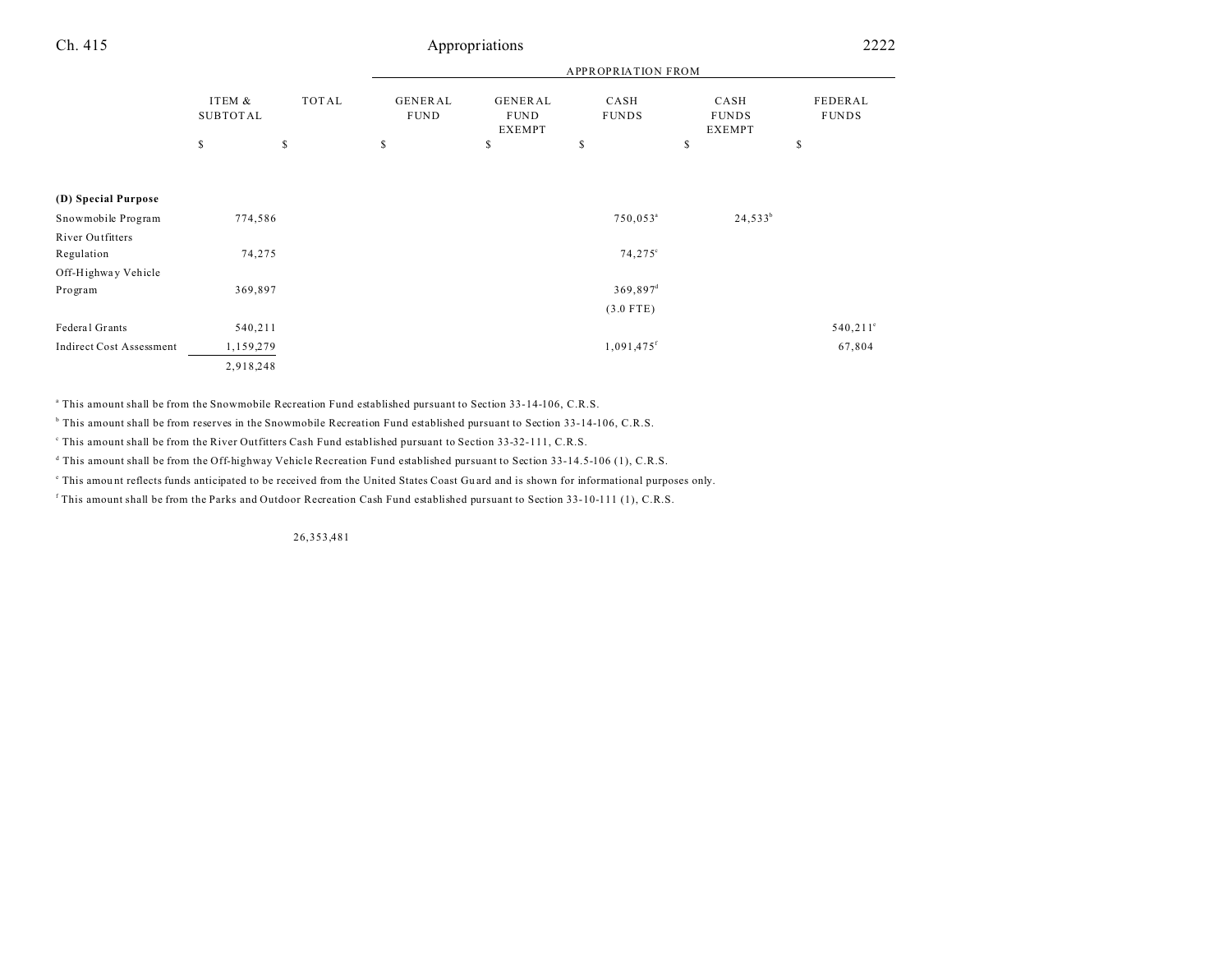#### **(7) COLORADO WATER CONSERVATION BOARD**

| (A) Administration     |              |
|------------------------|--------------|
| Personal Services      | 2,538,855    |
|                        | $(29.0$ FTE) |
| Operating Expenses     | 88,655       |
| Interstate Compacts    | 284,726      |
| Western States Water   |              |
| Council Dues           | 25,000       |
| River Decision Support |              |
| Systems                | 489,433      |
|                        | $(5.0$ FTE)  |
|                        | 3,426,669    |

<sup>a</sup> Of this amount, \$296,027(T) shall be from the Wildlife Cash Fund established pursuant to Section 33-1-112 (1), C.R.S. and \$43,752 shall be from the Operational Account of the Severance Tax Trust Fund established pursuant to Section 39-29-109 (1) (a) (II), C.R.S.

 $^{\circ}$  This amount shall be from reserves in the Colorado Water Conservation Board Construction Fund established pursuant to Section 37-60-121 (1) (a), C.R.S., and from indirect cost recoveries.

#### **(B) Special Purpose**

| Federal Emergency     |         |                    |             |
|-----------------------|---------|--------------------|-------------|
| Management Assistance | 86,471  |                    | 86,471      |
|                       |         |                    | $(1.0$ FTE) |
| Dam Site Inventory    | 4,735   | $4,735^{\circ}$    |             |
| Weather Modification  | 7,100   | $7,100^b$          |             |
| Water Conservation    |         |                    |             |
| Program               | 173,193 | $173, 193^{\circ}$ |             |
|                       |         | $(2.5$ FTE)        |             |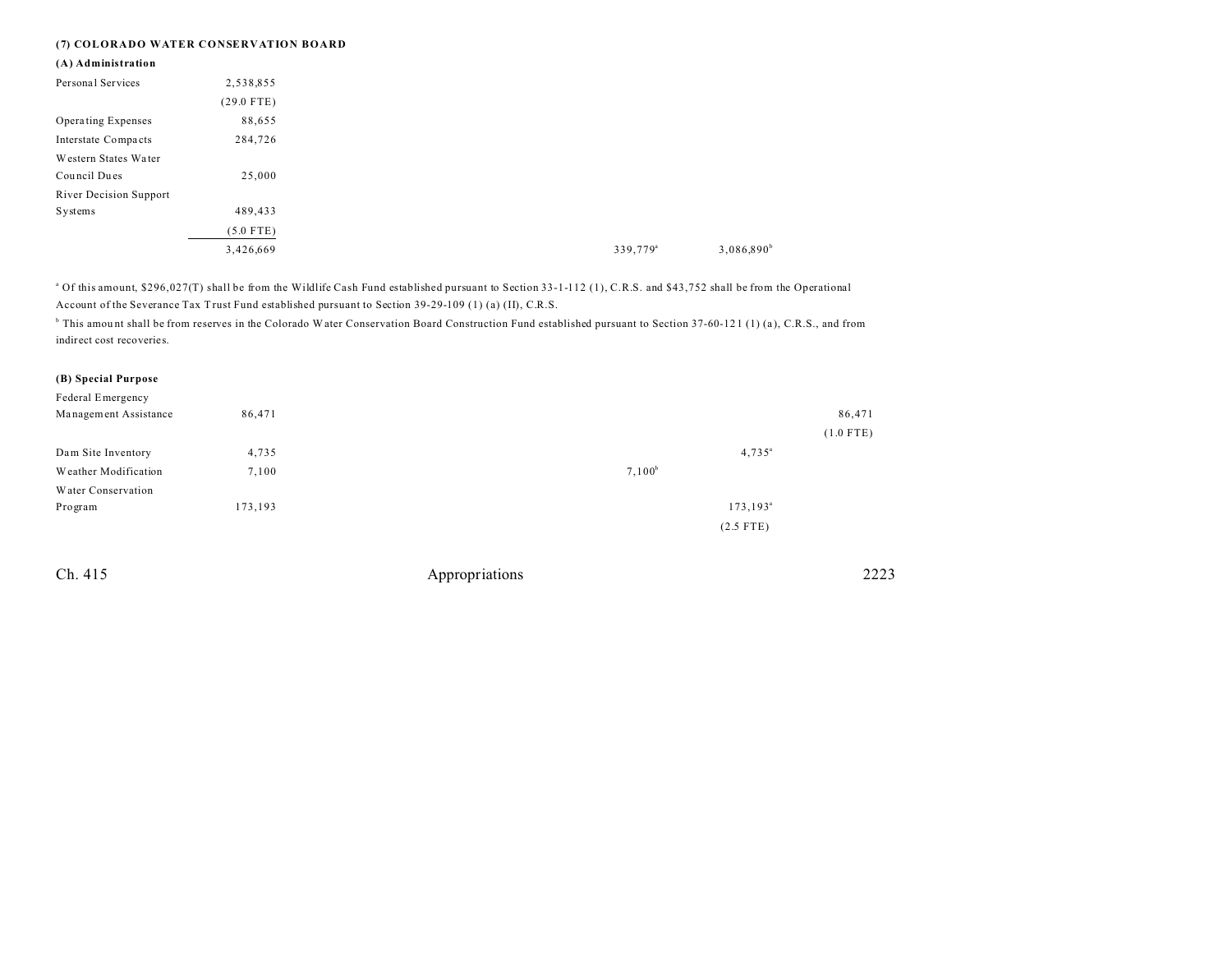|                                                     |                           |       |                        |                                         | <b>APPROPRIATION FROM</b> |                                       |                         |
|-----------------------------------------------------|---------------------------|-------|------------------------|-----------------------------------------|---------------------------|---------------------------------------|-------------------------|
|                                                     | ITEM &<br><b>SUBTOTAL</b> | TOTAL | GENERAL<br><b>FUND</b> | GENERAL<br><b>FUND</b><br><b>EXEMPT</b> | CASH<br><b>FUNDS</b>      | CASH<br><b>FUNDS</b><br><b>EXEMPT</b> | FEDERAL<br><b>FUNDS</b> |
|                                                     | \$                        | \$    | \$                     | \$                                      | \$                        | \$                                    | \$                      |
| Severance Tax Fund<br>Platte River Basin            | 585,000                   |       |                        |                                         | 585,000°                  |                                       |                         |
| Cooperative Agreement                               | 227,809                   |       |                        |                                         |                           | $227,809$ <sup>d</sup>                |                         |
|                                                     |                           |       |                        |                                         |                           | $(1.0$ FTE)                           |                         |
| S.B. 02-87 Colorado<br>Watershed Protection<br>Fund | 100,000                   |       |                        |                                         |                           | $100,000^{\circ}$                     |                         |
| S.B. 02-68 Colorado                                 |                           |       |                        |                                         |                           |                                       |                         |
| Water Conservation                                  |                           |       |                        |                                         |                           |                                       |                         |
| Board Expenditures                                  | 10,800                    |       |                        |                                         |                           | $10,800^{\rm a}$                      |                         |
| <b>Indirect Cost Assessment</b>                     | 340,092                   |       |                        |                                         |                           | $330,205^{\circ}$                     | 9,887                   |
|                                                     | 1,535,200                 |       |                        |                                         |                           |                                       |                         |

a These amounts shall be from reserves in the Colorado Water Conservation Board Construction Fund established pursuant to Section 37-60-121 (1) (a), C.R.S.

<sup>b</sup> This amount shall be from weather modification permit fees.

This amount shall be from the Operational Account of the Severance Tax Trust Fund established pursuant to Section 39-29-109 (1) (a) (II), C.R.S.

d This amount shall be from the Fish and Wildlife Resources Fund established pursuant to Section 37-60-121 (6), C.R.S.

e This amount shall be from the Colorado Watershed Protection Fund, established pursuant to Section 39-22-2403 (1) C.R.S.

4,961,869

**(8) WATER RESOURCES DIVISION**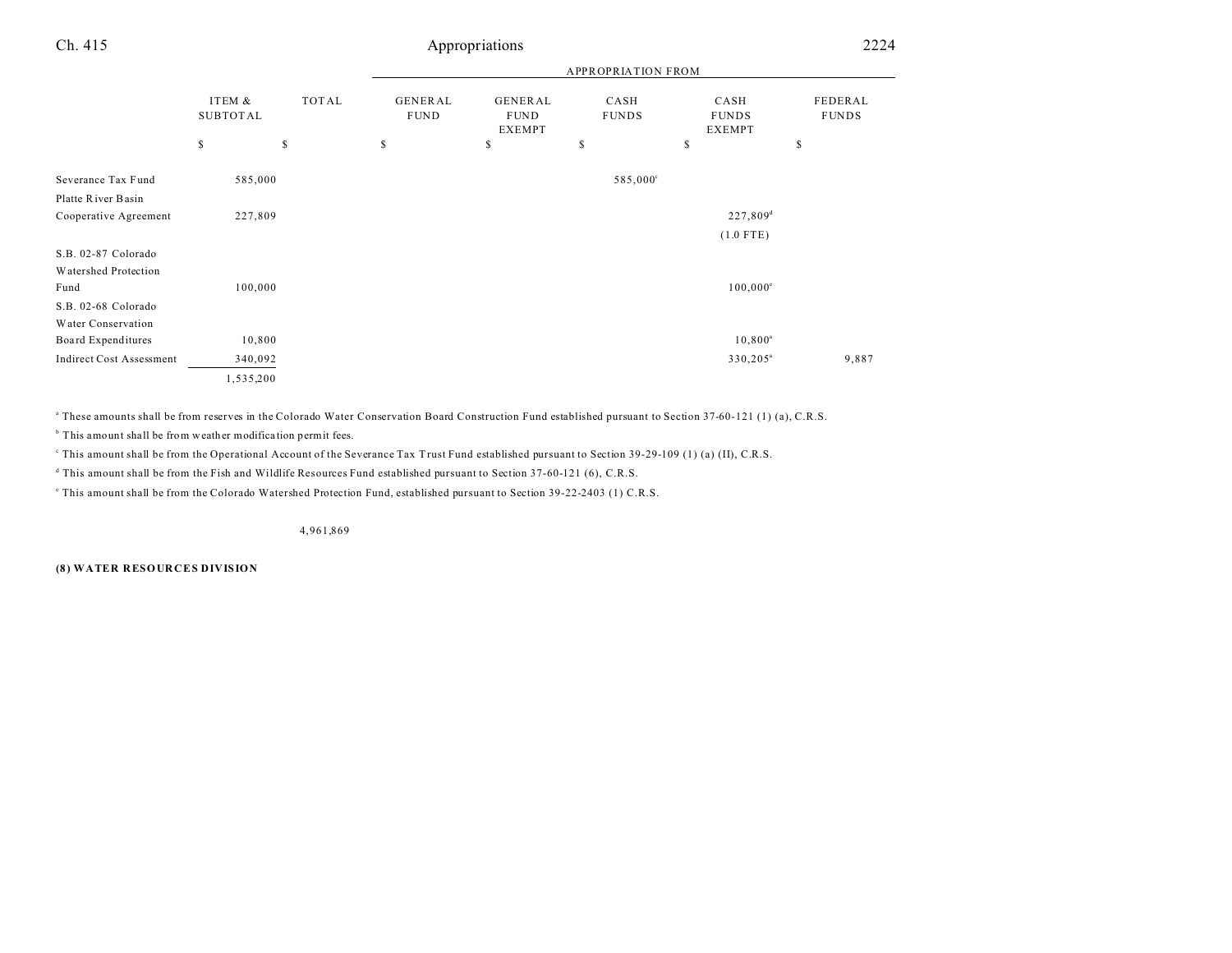| Personal Services <sup>149</sup> | 15,569,819    |            | 12,383,768 | 3,186,051 <sup>a</sup> |                       |        |
|----------------------------------|---------------|------------|------------|------------------------|-----------------------|--------|
|                                  | 15,626,132    |            |            |                        | $56,313$ <sup>f</sup> |        |
|                                  | $(237.6$ FTE) |            |            |                        |                       |        |
| Operating Expenses               | 808,821       |            | 709,472    | 73,428 <sup>b</sup>    | 25,921                |        |
|                                  | 866,411       |            |            |                        | 83,511 <sup>c</sup>   |        |
| Interstate Compacts              | 74,762        |            | 74,762     |                        |                       |        |
| <b>REPUBLICAN RIVER</b>          |               |            |            |                        |                       |        |
| <b>COMPACT COMPLIANCE</b>        | 127,612       |            | 127,612    |                        |                       |        |
|                                  | $(0.2$ FTE)   |            |            |                        |                       |        |
| Satellite Monitoring             |               |            |            |                        |                       |        |
| System                           | 333,643       |            | 235,503    | 94,443 <sup>d</sup>    | $3,697^{\circ}$       |        |
|                                  | $(2.0$ FTE)   |            |            |                        |                       |        |
| Ground Water                     |               |            |            |                        |                       |        |
| Management                       | 511,529       |            |            | $460,789$ <sup>a</sup> | $50,740$ <sup>f</sup> |        |
|                                  | $(3.0$ FTE)   |            |            |                        |                       |        |
| Augmentation of Water            |               |            |            |                        |                       |        |
| for Sand and Gravel              |               |            |            |                        |                       |        |
| Extraction                       | 35,000        |            |            | 35,000 <sup>g</sup>    |                       |        |
| Dam Emergency Repair             | 50,000        |            |            |                        | $50,000^{\rm h}$      |        |
| Federal Grant                    | 12,639        |            |            |                        |                       | 12,639 |
| River Decision Support           |               |            |            |                        |                       |        |
| Systems                          | 348,091       |            |            |                        | $348,091^h$           |        |
|                                  |               |            |            |                        | $(4.0$ FTE)           |        |
| <b>Indirect Cost Assessment</b>  | 94,436        |            |            | 16,689                 | $74,837^h$            | 2,910  |
|                                  |               | 17,838,740 |            |                        |                       |        |
|                                  |               | 18,080,255 |            |                        |                       |        |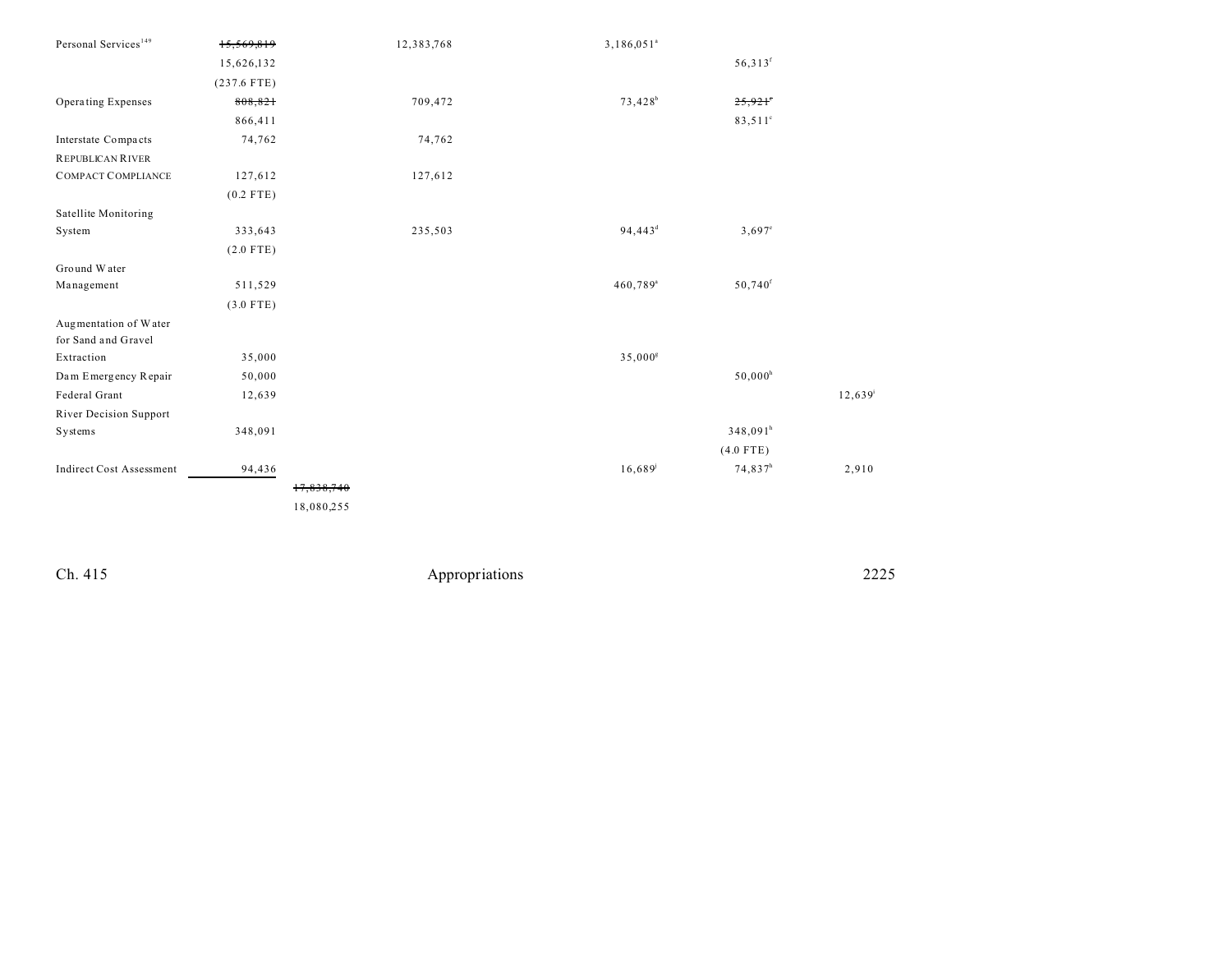|          |       |             |                | APPROPRIATION FROM |               |              |
|----------|-------|-------------|----------------|--------------------|---------------|--------------|
|          |       |             |                |                    |               |              |
| ITEM &   | TOTAL | GENERAL     | <b>GENERAL</b> | CASH               | CASH          | FEDERAL      |
| SUBTOTAL |       | <b>FUND</b> | <b>FUND</b>    | <b>FUNDS</b>       | <b>FUNDS</b>  | <b>FUNDS</b> |
|          |       |             | <b>EXEMPT</b>  |                    | <b>EXEMPT</b> |              |
|          |       |             |                |                    |               |              |

APPROPRIATION FROM

a These amounts shall be from the Ground Water Management Cash Fund established pursuant to Section 37-80-111.5 (1) (d), C.R.S.

<sup>b</sup> This amount shall be from the Division of Water Resources Water Data Bank Cash Fund established pursuant to Section 37-80-111.5 (1) (a), C.R.S., the Division of Water Resources Publication Cash Fund established pursuant to Section 37-80-111.5 (1) (b), C.R.S., the Ground W ater Publication Fund established pursuant to Section 37-90-116 (1) (f), C.R.S., and from various sources of cash funds.

This amount shall be from reserves in the Water Data Bank Cash Fund established pursuant to Section 37-80-111.5 (1) (a), C.R.S., FROM RESERVES IN THE SATELLITE MONITORING SYSTEM CASH FUND ESTABLISHED PURSUANT TO SECTION 37 -80 -11 1.5 (1) (c), C.R.S., FROM RESERVES IN THE GRAVEL PIT LAKES AUGMENTATION FUND ESTABLISHED PURSUANT TO SECTION 37 -90 -13 7 (11 ) (f), C.R.S., FROM RESERVES IN THE GROUND WATER PUBLICATION FUND ESTABLISHED PURSUANT TO SECTION 37-90-116 (1) (f), C.R.S., FROM RESERVES IN THE DIVISION OF WATER RESOURCES GROUND WATER MANAGEMENT CASH FUND ESTABLISHED PURSUANT TO SECTION 37-80-111.5 (1) (d), C.R.S., and from reserves in the Division of Water Resources Publication Cash Fund established pursuant to Section 37-80-111.5 (1) (b), C.R.S.

d This amount shall be from the Satellite Monitoring System Cash Fund established pursuant to Section 37-80-111.5 (1) (c), C.R.S.

e This amount shall be from reserves in the Satellite Monitoring System Cash Fund established pursuant to Section 37-80-111.5 (1) (c), C.R.S.

<sup>f</sup> This amount THESE AMOUNTS shall be from reserves in the Division of Water Resources Ground Water Management Cash Fund established pursuant to Section 37-80-111.5 (1) (d), C.R.S.

g This amount shall be from the Gravel Pit Lakes Augmentation Fund established pursuant to Section 37-90-137 (11) (f), C.R.S.

h These amounts shall be from reserves in the Colorado Water Conservation Board Construction Fund established pursuant to Section 37-60-121 (1) (a), C.R.S.

i This amou nt reflects funds anticipated to be received from the United States Bu reau of Reclamation and is shown for informational purposes only.

j This amount shall be from various sources of ca sh funds and from indirect cost recoveries.

#### **(9) DIVISION O F WILDLIFE145, 150, 151**

#### **(A) Division Operations**

(1) D irector's Office

Personal Services 1,513,166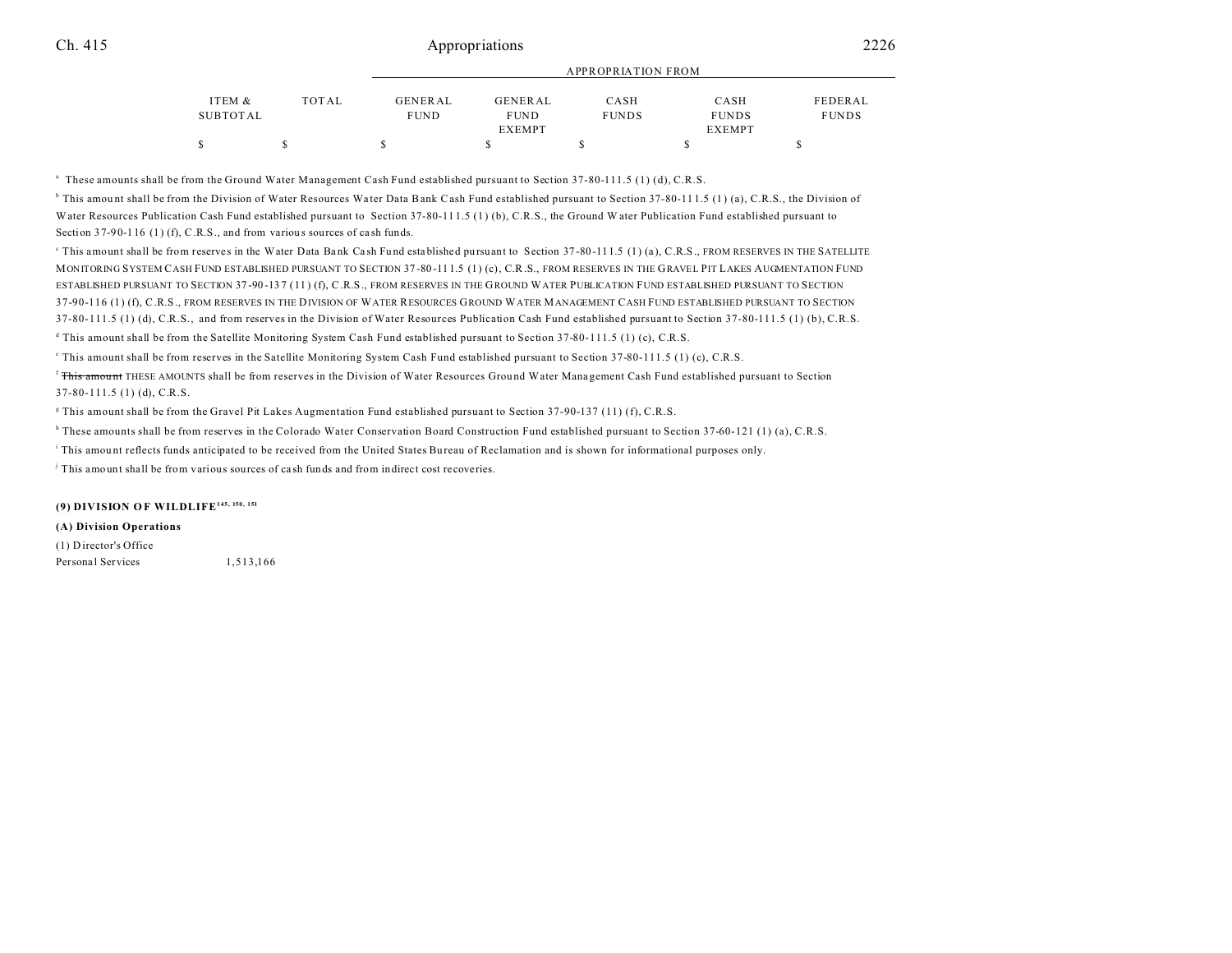|                           | $(18.0$ FTE)  |  |
|---------------------------|---------------|--|
| Operating Expenses        | 401,521       |  |
| (2) Biological Programs   |               |  |
| <b>Personal Services</b>  | 16,266,328    |  |
|                           | $(235.3$ FTE) |  |
| <b>Operating Expenses</b> | 9,686,366     |  |
| (3) State Fish Hatcheries |               |  |
| <b>Personal Services</b>  | 4,424,522     |  |
|                           | $(93.6$ FTE)  |  |
| Operating Expenses        | 3,523,803     |  |
| (4) Regional Operations   |               |  |
| Personal Services         | 15,884,607    |  |
|                           | $(289.7$ FTE) |  |
| Operating Expenses        | 4,743,690     |  |
| (5) Information and       |               |  |
| Education                 |               |  |
| Personal Services         | 2,264,949     |  |
|                           | $(36.5$ FTE)  |  |
| Operating Expenses        | 2,320,413     |  |
| (6) Law Enforcement       |               |  |
| Personal Services         | 792,905       |  |
|                           | $(10.3$ FTE)  |  |
| Operating Expenses        | 185,635       |  |
| (7) Information           |               |  |
| Technology                |               |  |
| Personal Services         | 1,386,109     |  |
|                           | $(18.0$ FTE)  |  |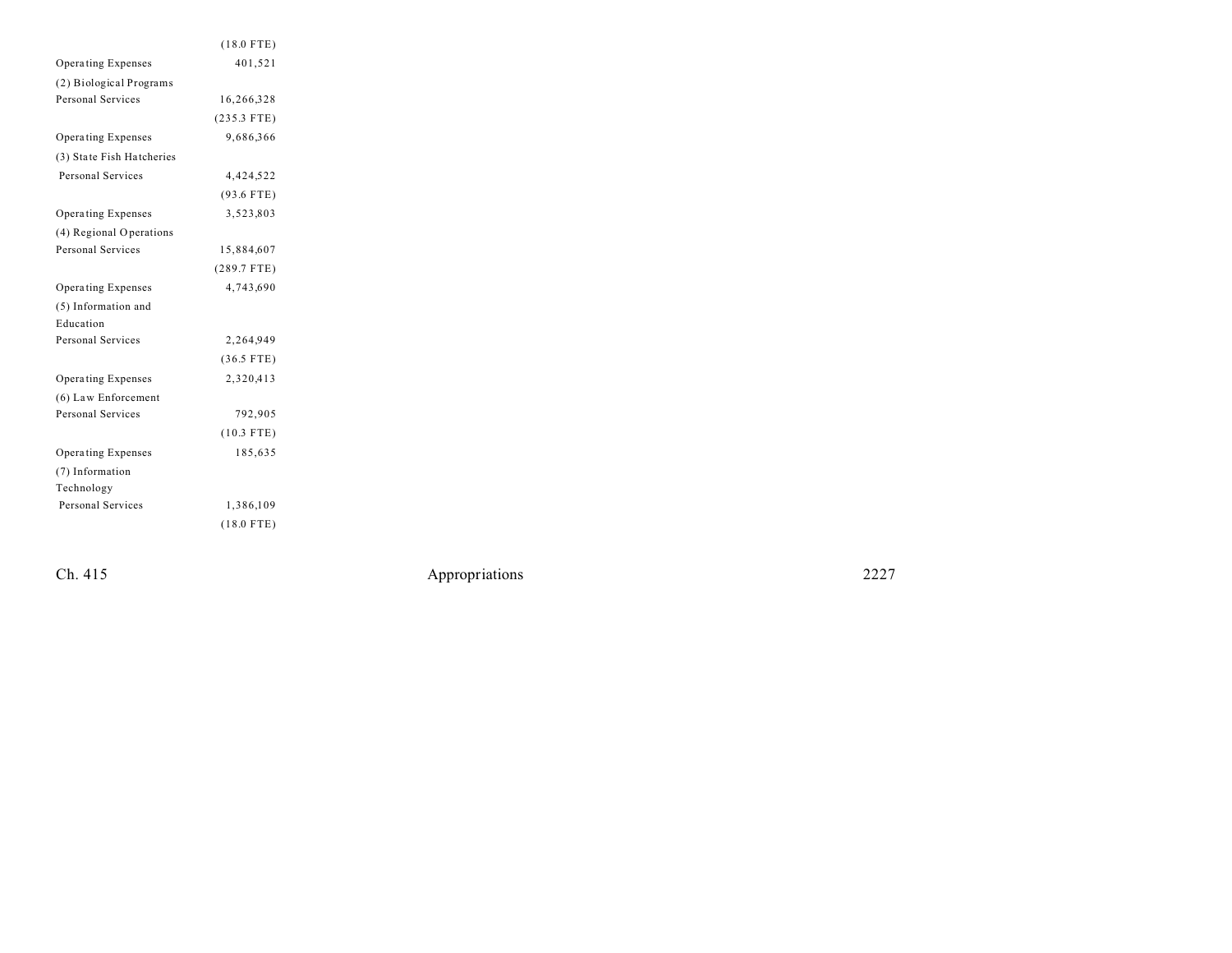|                                       |                           |              |                        |                                  | <b>APPROPRIATION FROM</b> |                                       |                         |
|---------------------------------------|---------------------------|--------------|------------------------|----------------------------------|---------------------------|---------------------------------------|-------------------------|
|                                       | ITEM &<br><b>SUBTOTAL</b> | TOTAL        | GENERAL<br><b>FUND</b> | GENERAL<br><b>FUND</b><br>EXEMPT | CASH<br><b>FUNDS</b>      | CASH<br><b>FUNDS</b><br><b>EXEMPT</b> | FEDERAL<br><b>FUNDS</b> |
|                                       | $\mathbb{S}$              | $\mathbb{S}$ | s                      | \$                               | \$                        | \$                                    | \$                      |
| Operating Expenses<br>(8) Engineering | 1,235,174                 |              |                        |                                  |                           |                                       |                         |
| Personal Services                     | 1,647,313                 |              |                        |                                  |                           |                                       |                         |
|                                       | $(21.3$ FTE)              |              |                        |                                  |                           |                                       |                         |
| Operating Expenses                    | 157,754                   |              |                        |                                  |                           |                                       |                         |
| (9) Support Services                  |                           |              |                        |                                  |                           |                                       |                         |
| Personal Services                     | 2,875,167                 |              |                        |                                  |                           |                                       |                         |
|                                       | $(41.5$ FTE)              |              |                        |                                  |                           |                                       |                         |
| Operating Expenses                    | 2,020,398                 |              |                        |                                  |                           |                                       |                         |
|                                       | 71,329,820                |              |                        |                                  |                           | 61,605,706 <sup>a</sup>               | 9,724,114               |

<sup>a</sup> Of this amount, \$52,332,706 shall be from the Wildlife Cash Fund established pursuant to Section 33-1-112 (1), C.R.S., \$8,060,000 shall be from the Great Outdoors Colorado Board and is shown for information purposes only, \$55 0,00 0 shall be from subscription revenues from Colorado Ou tdoors Magazine, \$50 0,00 0 shall be from voluntary contributions to the Nongame and Endangered Wildlife Cash Fund pursuant to Section 39-22 -702 a nd 703 , C.R.S., \$150 ,000 shall be from cash grants and donations, \$5,000 shall be from the Federal Aid Projects Income Fund, \$5,000 shall be from the public education donation revenues, and \$3,000 shall be from the Search and Rescue Fund established pursuant to Section 33-1-112.5 (1), C.R.S.

#### **(B) Special Purpose**

| Wildlife Commission |           |
|---------------------|-----------|
| Discretionary Fund  | 250,000   |
| Game Damage Claims  |           |
| and Prevention      | 1.050.000 |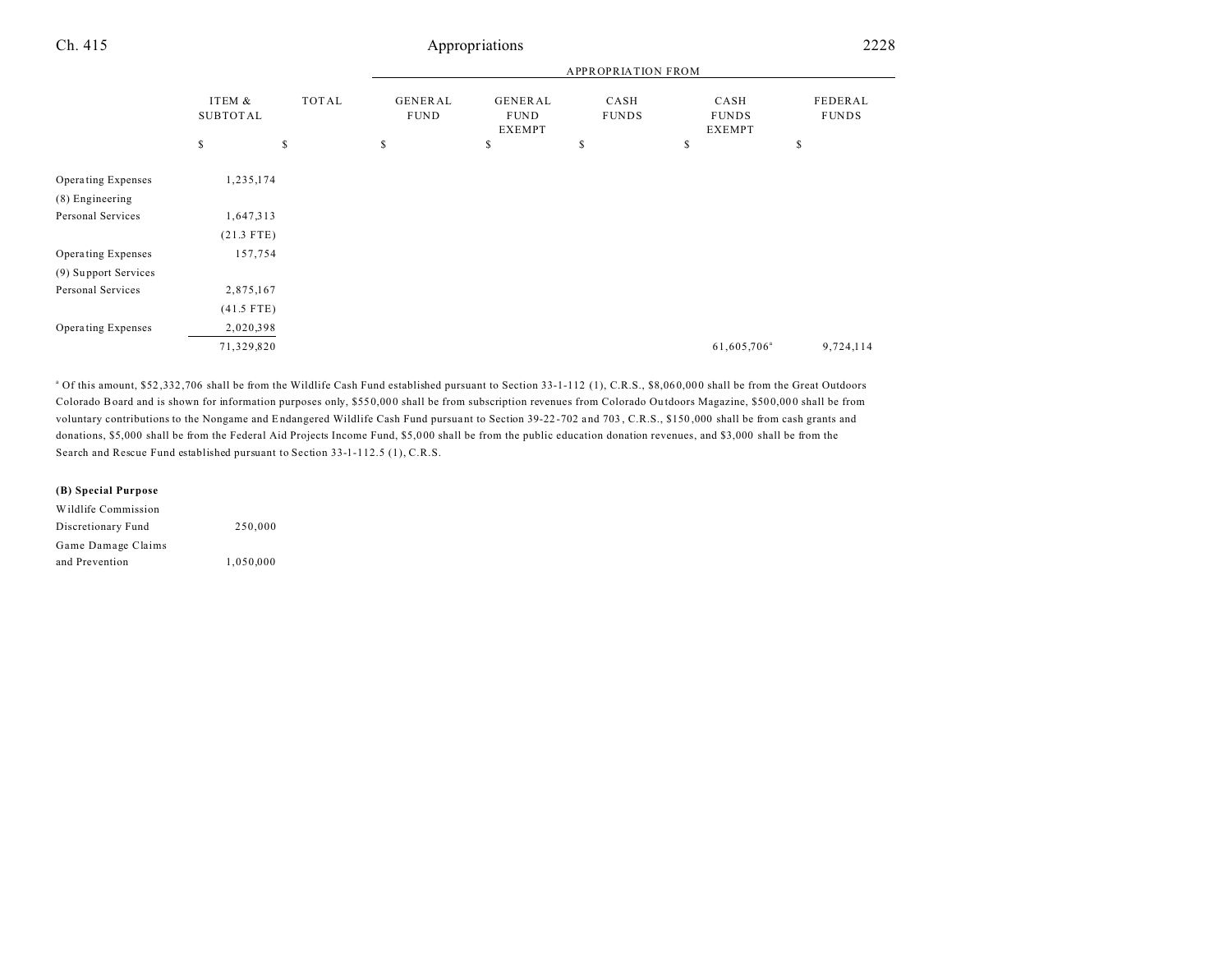| 20,430    |
|-----------|
|           |
| 889,964   |
| 296,027   |
|           |
| 1,800,004 |
| 3,404,397 |
| 7,710,822 |
|           |

<sup>a</sup> Of this amount, \$5,368,368 shall be from the Wildlife Cash Fund established pursuant to Section 33-1-112 (1), C.R.S., \$1,800,004 shall be from the Habitat Partnership Cash Fund pursuant to Section 33-1-112 (8) (a), C.R.S., \$15,430 shall be from the raffle and auction of big game licenses pursuant to Section 33-4-116.5, C.R.S., and \$5,000 shall be from the Waterfowl Stamp Fund pursuant to Section 33-4-102.5, C.R.S.

79,040,642

#### **TOTALS PART XIV**

| (NATURAL |  |  |  |
|----------|--|--|--|
|----------|--|--|--|

| $RESOURCES)^{2,3}$ | \$167.924.543 | \$21.623.217 | \$36.559.993"              | $$93.148.085$ <sup>b</sup> | \$16,593,248 |
|--------------------|---------------|--------------|----------------------------|----------------------------|--------------|
|                    | \$168,162,909 | \$21,777,595 | $$36.119.727$ <sup>a</sup> | \$93.701.702 <sup>b</sup>  | \$16,563,885 |

<sup>a</sup> This amount includes <del>\$6,639,366</del> \$6,391,588 from the Operational Account of the Severance Tax Trust Fund established pursuant to Section 39-29-109 (1) (a) (II), C.R.S., including \$617,536 \$556,990 in the Executive Director's Office which is shown as being from various sources of cash funds, and \$3,687,784 which contains a (T) notation.

 $b$  Of this amount, \$3,276,190 contains a (T) notation.

**FOOTNOTES** -- The following statements are referenced to the numbered footnotes throughout section 2.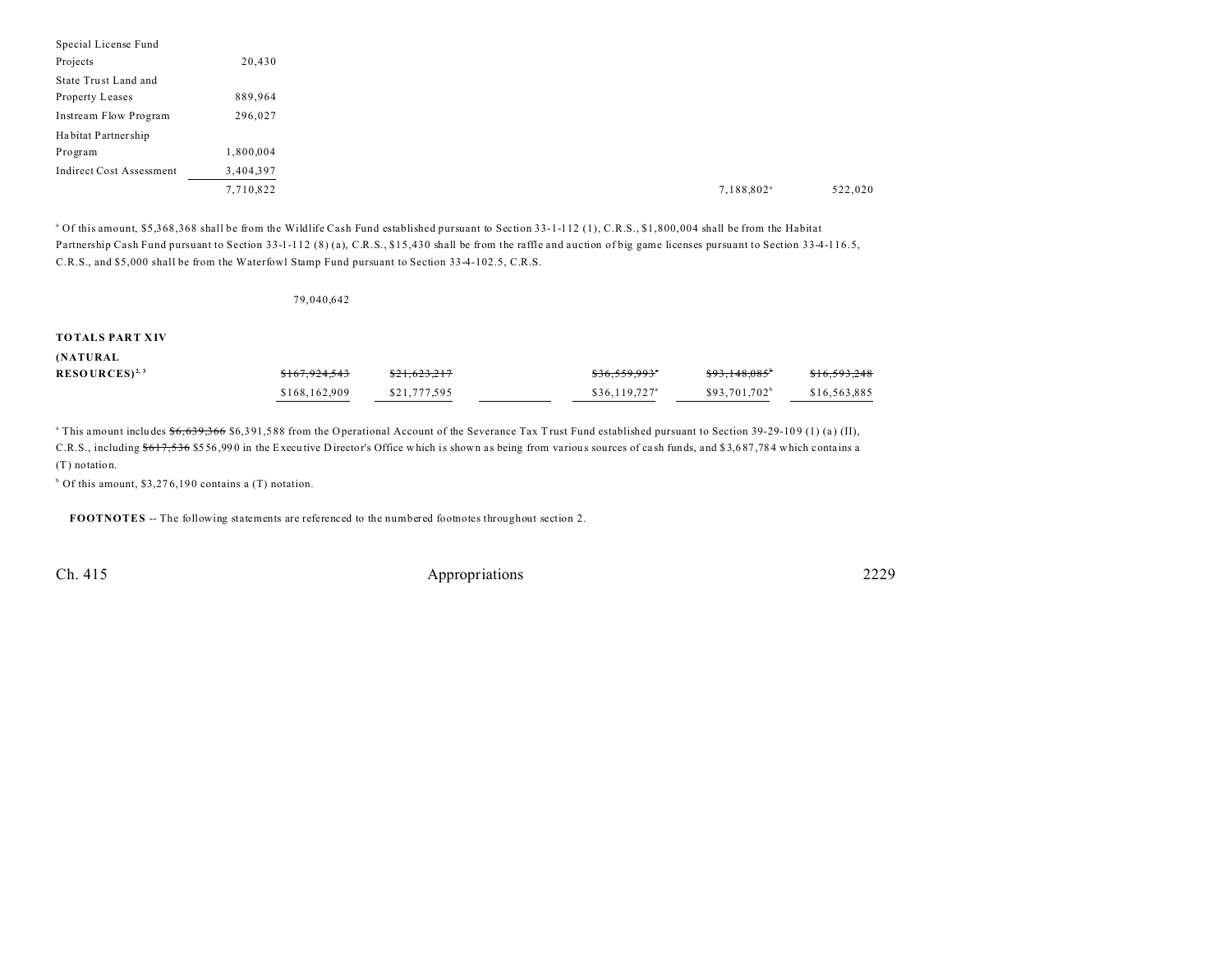2 (Governor lined through this provision. See L. 20 03 , p. 355 1.)

- 3 All Departments, Totals -- The General Assembly requests that copies of all reports requested in other footnotes contained in this act be delivered to the Joint Bu dget Committee and the majority and minority leadership in each house of the General Assembly. Each principal department of the state shall produce its rules in an electronic format that is suitable for public access through electronic means. Such rules in such format shall be submitted to the Office of Legislative Legal Services for publishing on the Internet. It is the intent of the G eneral Assembly that this be done within existing resou rces.
- 142 Department of Natural Resources, Minerals and Geology, Inactive Mines, Mine Site Reclamation -- It is the intent of the General Assembly that these funds shall remain available until completion of the project or the close of FY 2 004 -05, whichever comes first. At project completion or the end of the three-year period, any unexpended balances shall revert to the Operation Account of the Severance Tax Trust Fund from which they were appropriated.
- 143 (Governor lined through this provision. See L. 20 03 , p. 358 3.)
- 144 (Governor lined through this provision. See L. 20 03 , p. 358 3.)
- 145 (Governor lined through this provision. See L. 20 03 , p. 358 3.)
- 146 Department of Natural Resources, Parks and Outdoor Recreation -- The Department is requested to provide a report to the Joint Budget Committee detailing the level and type of revenues received by the Parks and Outdoor Recreation Cash Fund. The report is requested to include information on visitation and revenues for FY 2001-02, FY 2002-03, and FY 2003-04 by individual park and in total, and to include recommendations for opportunities to increase visitation. The report is also requested to include an analysis of the level of self-sufficiency of each park and program, as well as, plans for the future. The report is requested to be provided to the Joint Budget Committee by no later than November 1, 2003.
- 147 Department of Natural Resources, Parks and Outdoor Recreation, New State Parks -- The Department is requested to provide biannual reports on the status of and activities in each new state park for which appropriations are made. Information should include, but not be limited to status on acquisition date, projected development milestones and time line, and any changes in personal services, operating expenses, utilities, seasonal work program, and centrally appropriations needs from the original appropriation. This information should be provided on or before July 1 and